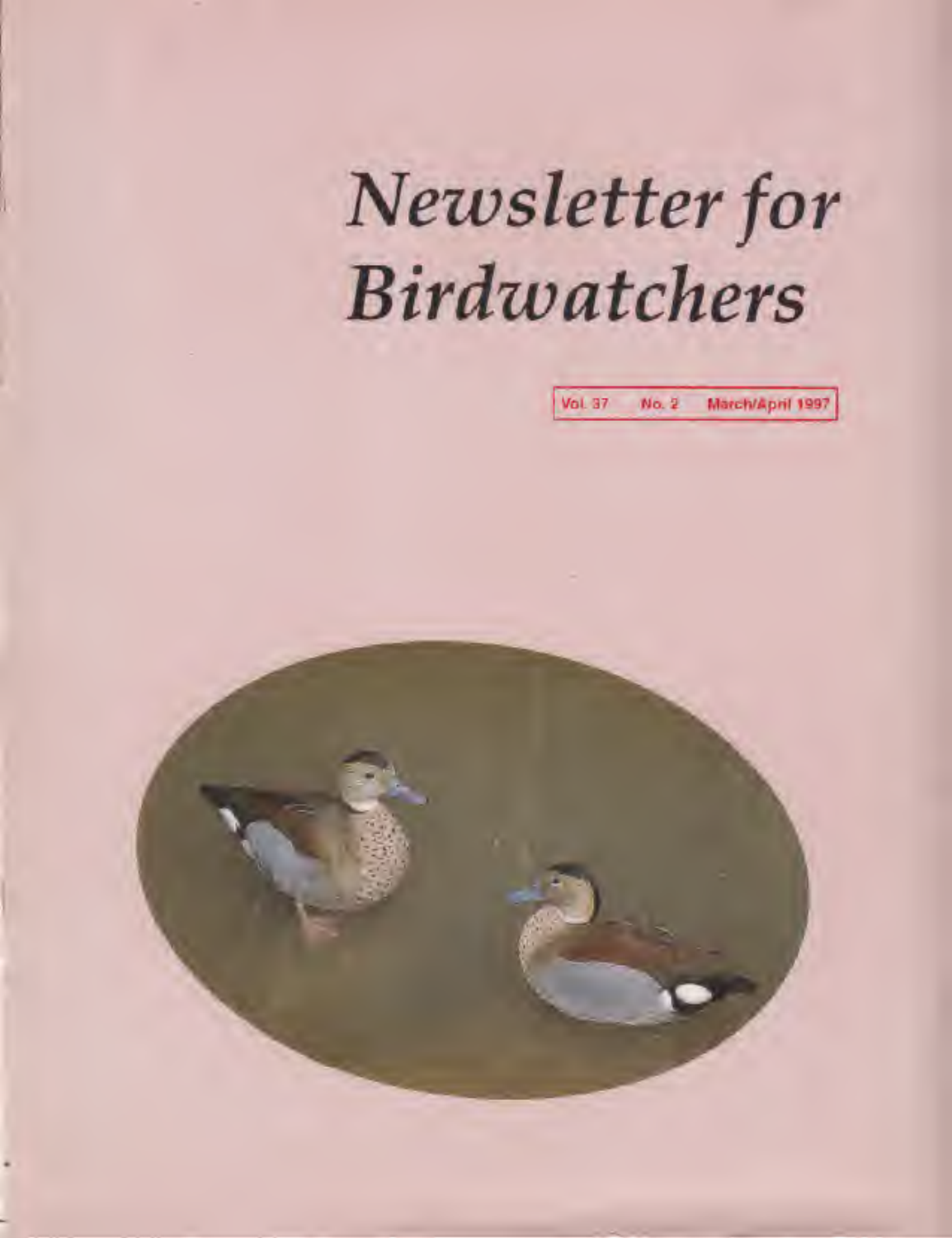#### **Editorial**

- (J Nl Award <sup>1997</sup>
- D. The Grey hypocolius
- Get Together at Dodds-Gubb
- п The Bustard and Eucalyptus
- **Releasing Birds**
- Q Birds o1 lite Indian Grasslands
- News trom the OBC
- $\Box$  Is Man a part of Biodiversity?
- Q Th» Policy oi the Nl

#### **Articles**

- H <sup>A</sup> Bustard's Nest al Rsnibennur. by S.G Negmhal
- $\mathbb{R}$ Mango Trees and lores, by J.C. Uttangi
- $\Box$  Conservation Strategies for Grassland Birds, by Asad Rahmam
- Some Birds of Nongkhyllem, by Chandan Chaudhuri
- Q Some Unusual Bird Records from Malda District ot West Bengal, by Sanvran Jha

#### Correspondence

- Delayed Breeding of Bed-vented Bulbul. by R.N. п. Desai
- New Eastern limit of the Bank Myna, by Anwaruddin Π Choudhury
- n Description ol <sup>a</sup> Strange Myna. by Raiat Bhargava
- Waterfowl Census around Surat, Gujarat, by Snehal  $\Box$ Paiel
- $\Box$  Common Pochard, Tufted Duck and Great Crested Grebe m Kanha. by Ravishankar Kanoje
- **Q** Territorial Behaviour of Little Ring Plover, by M.S. Kulkami
- Third Golden Crow in Hazahbagh. by Bulu Imam  $\Box$
- D Flamingo Rocks near Haven, by Dr J.G. Devadhar and others
- Q From Kazakhstan 1o Land ot Lord Krishna, by Dr Raajal Thaker and Dr Nryati Maniar
- **D** Thou speak'st well of fools, by Aamir Ali
- D. An owl in Agram by ZF

#### Announcements.

- Experienced Birdwatchers required in Israel
- **n Oriental Bird Club Small Grants**
- **Q Pocket Guide to Common Birds of South Gujarat.**

# Vol.37 Ho. <sup>2</sup> March/April <sup>1997</sup> Editorial

#### Newsletter Award 1997

In the Jani'Feb issue <sup>l</sup> announced Ihe NL award lor the best article this year <sup>I</sup> though: <sup>I</sup> might mention that what we seek is an article not only crammed with ornithological observations (though these are of course valuable) but one which describes the beauty and the ecological characteristics ol Ihe habitat

I was led to this idea by reading the Preface in the Niditication of the Birds of the Indian Empire by Stuart Baker. He says: "I have seldom indulged in omate or lengthy descnpfons of ihe oflen beautiful surroundings ol nests which are in themselves beautiful objects ... If one indulged in descriptions long in proportion to one's admiration our lour proposed volumes would hava lo be extended into some number more like fourteen".

Though a length of <sup>a</sup> thousand words was mentioned for our prize winning effort. I am sure the judges would not disqualify one if the limit was exceeded by 200/300 words.

#### **The Grey Hypocolius**

FORKTAIL <sup>11</sup> (199S) 33-36 published an article on the grey hypocolius (Hypocolius ampellnus) in Kutch by J.K. Twar and others. Tiwari very kindly sent me "the only" available pictures of this species in India". This species has not been seen in any place ai India except in Kutch, and by Salim All in Kihim in Raigad District (formerly Kolaba District) in 1930. The photos are reproduced here. Tiwari writes to say that this bird has been seen again in two new localities in Kutch apart from Fulay village.



Grey hypocolius (Hypocolius ampelinus). Ringed & released at Fuliny - Kulch Gujaral - Photo J.K. Tiwan

<sup>I</sup> remember Sotim All telling me about his encounter with this bird. He pointed out the area whore the pair was seen. At first he took them to be grey shrikes. Then he realised that they were rare birds out of place. He rushed back the mile to his house, came back with his gun and managed to collect them.

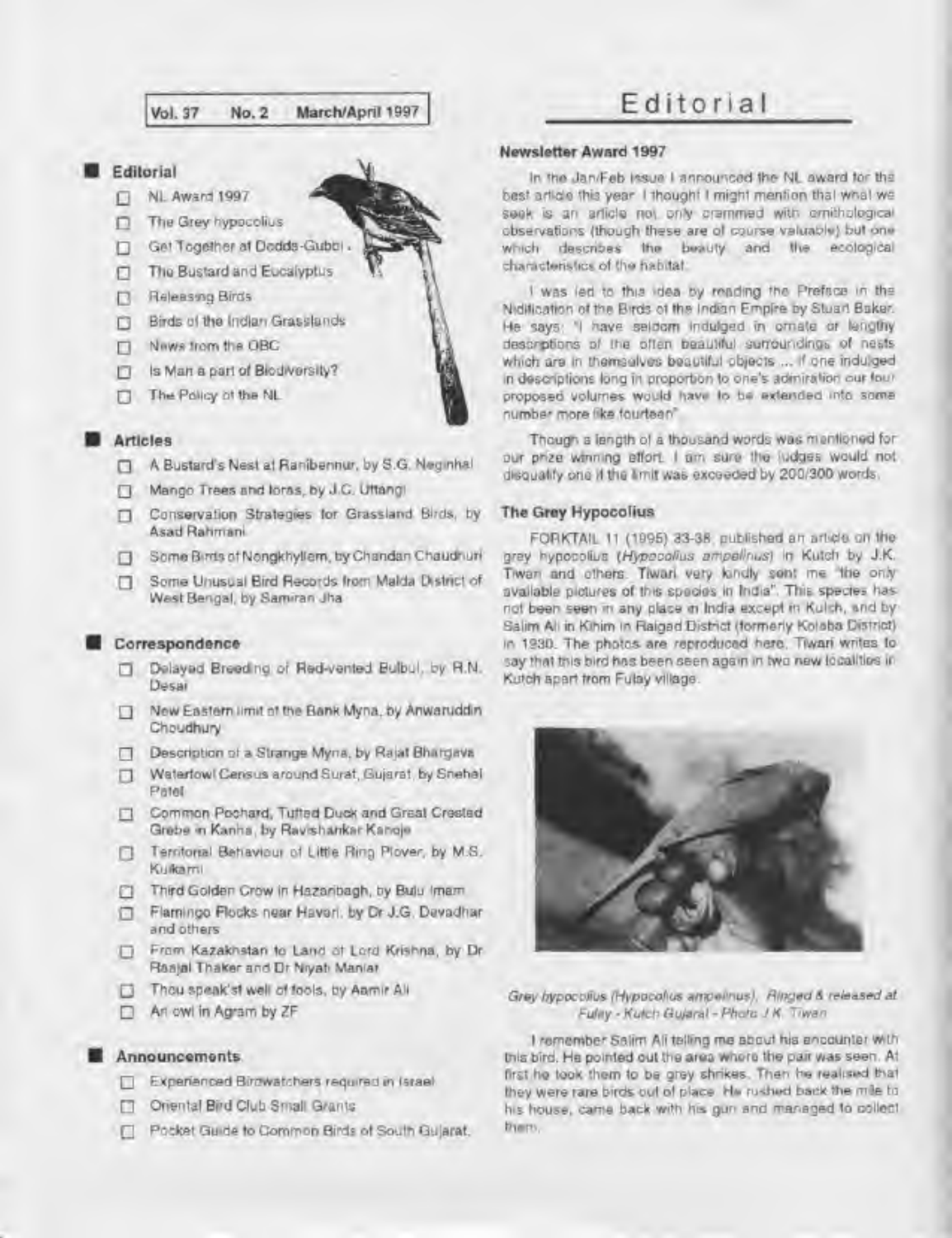#### Get Together at Dodda-Gubbi on 8.2.1997

Through the kindness of Major MB. Appachu, betwatchers in Bangalore were able to get together at his resort m Dodda-Gubbi. and <sup>a</sup> lovely lime was had by all. Birds were few and tar between on <sup>a</sup> hot day. T.N. Pennnal located a kve nest oi the purplerumped sunbird. which looked like a bit ol rubbsh hanging from a lantana bush; someone sighted a short-toed eagle identified by the silver colour of the underwings; an adult and a young of the scavanger vulture were scanning the ground for suitable food; a lew night herons were roosting on the time honoured tamannd tree in the Ghorpade Farm. There were blackbellied finch larks, wren warblers, redvented bubuls. pond herons, large pled wagtails and a few more But altogether a poor show for an area which in earlier years had a wealth of anebdae and charadriidae and a harrier or two to keep them « order The dry tank bed was of course the reason for the lack of plovers and ducks. Major Appachu has invited us agam next year Lei us pray for a normal monsoon.

#### The Bustard and Eucalyptus

S G Neginhal's article on the great Indian bustard •ndkates thai eucalyptus planting in the sanctuary was <sup>a</sup>  $\pi$  slake. Since the removal of the exotic trees the habitat has regained its indgenous character and we look forward to the return ol bustards and blackbucks In Ranlbennur. There nave been suggestions thai In periods of unusual drought bustards break open the eggs to dhnk the liquid. In extreme mates the survival of the parent takes precedence over the future of the progeny. George Schaller reported that during his studies on the Serengeti Lion he found female lions thalshing away morsels of food from the cubs, who starved •o death later. This was dona, according to Schafler. to ensure that 'in a orought year wnen food was scarce, the population ot mesa predators matched the resources available. Lemmings drown themselves, and owls lay fewer eggs when the rodent population is low. Nature's system of Family Planning is harsh, but it works.

#### Releasing Birds

In the article by Rajat Bhargava, the reference to trade in "released birds" intrigued me. Apparently our "plous" citizens seek to earn merit from the Almighty by purchasing birds and then releasing them back to nature. It is ironic that people encourage the capture and torture ot birds by keeping them in small overcrowded cages, and then seek to earn <sup>a</sup> spiritual reward by releasing them. I suppose the only advantage is that bird traders get some money. But it is time we considered the welfare ol birds too. Ml that they ask is to be left in freedom, and that is the best way to earn the hlessings of our common creator.

#### Birds of the Indian Grasslands

Asad Rahmani has sent a draft ot a paper on Birds ol the Indian Grasslands. He has analysed the species rvmg in Ave different types of grasslands - alpine, terral, and, semi-and, end sbola This has been possible by <sup>a</sup> careful study ovet <sup>a</sup> long panod. The relationship of birds with specific habitats is a fascinating subject. The author has identified 155 species present in Indian grasslands, oul of which as many as 113 are resident and breading within Indian limits.

I reproduce a section headed Conservation Strategy, which shows that saving our avian habitats is important for humans as well

### Indian News from Bulletin 24, Dec '96 of the Oriental Bird Club

- Three adult siberian cranes (Grus /eucogeranus) landed in Bharatpur on 16 Nov '96.
- 6000 demoiselle cranes wmler in Khiehen (150 km north of Jodhpur) every year The main attraction for the birds is the 500 kg ol grain given to the birds every day. by Prakash Jain and volunteer Ratan Lai.
- C. Sashikumar was given <sup>a</sup> grant ot CS00 to study birds ol the tour Sacred Groves of Kannur dtstnot of Kerala. 99 species were seen including 78 resident species. This study helped to gain <sup>a</sup> better understanding ol the importance of Sacred Groves as refuges lor many forest birds"
- Prakash Gole with a grant ol £500, organised a survey in the northern Western Ghats. 168 bird species were tound compared to 232 species once recorded in the area
- A bristled grassbird (Chaetornis striatus) was lound singing and displaying near Okhla. Delhi, in August 1996. by Bikram Grewal and others. The previous record was by Julian Donughue n Jury 1962.

### Is Man a Part of Biodiversity?

(Journal of Ecological Society, Vol.9. 1996, C/o 1B Abhimanshree Society, Pune 411 008)

The article by the Editor (Prakash Gole). "Is Man <sup>a</sup> Part of Biodiversity?" is of great practical Importance. The author argues that conservationists who daim that tnbah and others allegedly in tune with nature, can be allowed to remain within sanctuaries, are taking a too rosy view ol man/beast relationship. Hunter gatherers and others who lived on the Interest and not on the capital ot nature are already a vanished species Ones the tubals come in contact with modern civilization and see its material advantages, they are only too eager to exenange their ecological lite styles for modern ways of living. Gole argues that birds, beasts and vegetation are safe only within the sanctuaries, and these occupy only 4% ol India's land surface. <sup>H</sup> is lor humanity to look after their own species withn the confines of the 96% of the land they have, and leave the 4% to nature lo work out its own salvation. This may give <sup>a</sup> jolt to human rights activists who are championing the cause ol locals within sanctuaries and protected areas. But it is an intelligent approach to the problem which needs to be discussed.

#### The Policy of the NL

In the last issue (Jan/Fab 1997) <sup>I</sup> said that further general comments were not welcome for the moment.<br>However, I reproduce Asmy Ali's letter in the I reproduce Aamir Ali's letter in the correspondence section because of its intrinsic merit.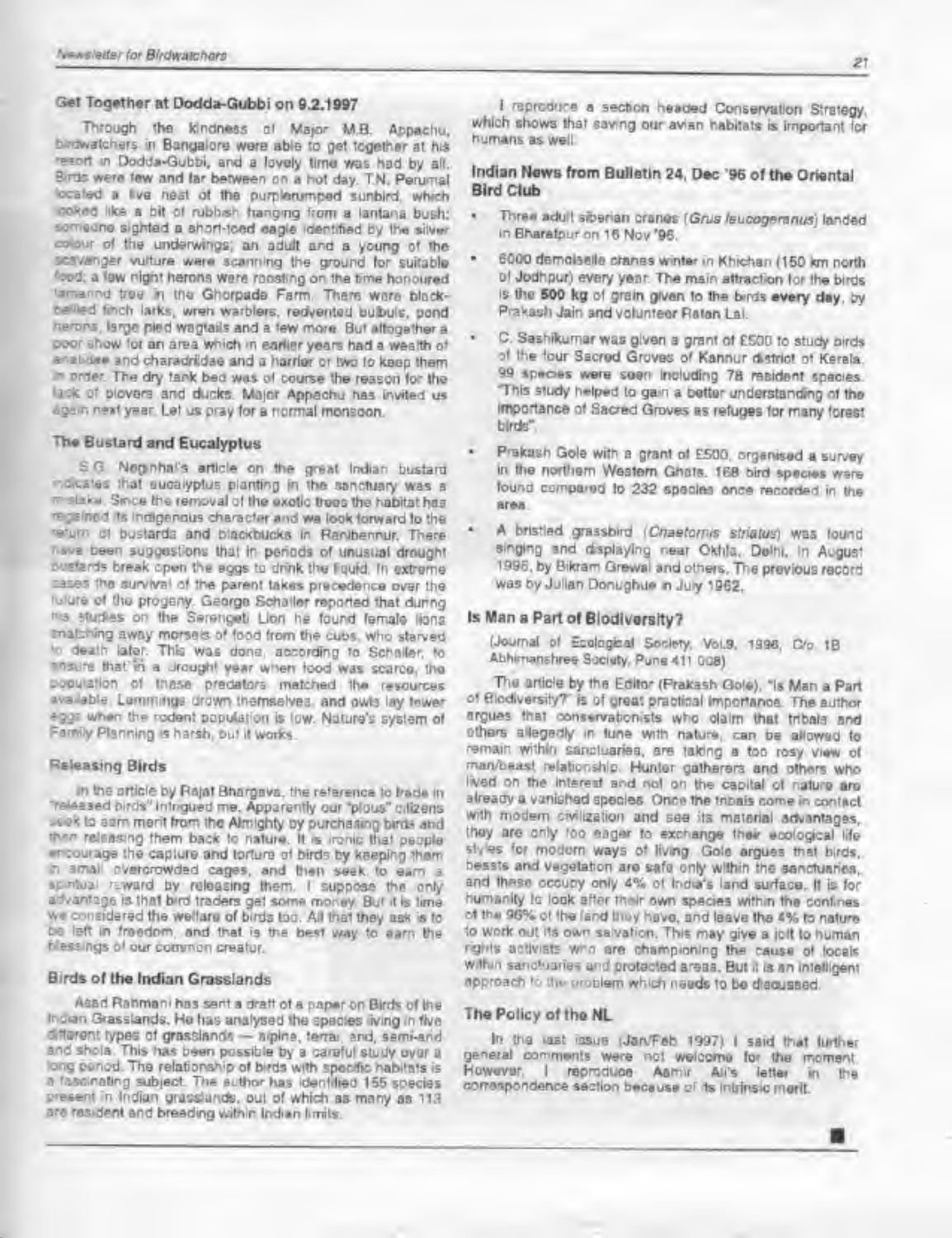## A Bustard's Nest at Ranibennur

S G. NEGINHAL, IFS (Rtd.), DIP Wikille AFIAP, 643, 9th Main, 2nd Cross III Stage. Ill Block. Basweshwamagar. Bangalore 560 079

had lost hope of the great indian bustard's (Chonotis rogriceps) luture at the Ranibennur Blackbuck Sanctuary, alter Its habitat deterioration, on account of the large-scale eucalyptus planting undertaken since 1972. Last year (1996) <sup>I</sup> could see only one bustard against fifteen <sup>I</sup> had counted in 1974. <sup>I</sup> had taken a photograph ol a bustard's neat with an egg at this sanctuary in May 1976 - perhaps the first photograph since ages anywhere in our country!

H given proper protection, the bird is capable ol multiplying in its potential habitats as was evident from what I saw on 15.1.1997. I was thrilled to see s nasi with an egg bustard's at Ranibennur.

The Forbst officials cleared a plot of 55 ha's of this sanctuary in 1978, of all its dense eucatyptus growth and npped it with a bulldozer in linear fines at 6 ml apart, to take up plantings ot Hardwickia binata. Acacia nilotica, etc. in the npped lines. The area also was fenced to prevent grazing by cattle and sheep, which resulted in proluse bushy growth ol grass ol 30' In height, studded with bushy growih ol local species (photo 1). The trench-mound fencing also

prevented local predators like the ton. jackal, domestic dogs, etc. from entering this plot. A watchman was Kept to look after the plot. Reasonable supply of tood also increased in the form ot insects, fczards. reptiles etc. The medium-sized grass, commg up uniformly, and the bushes provided Hie valuable required shelter. The great Indian bustard rightly



#### The Cracked & Sported Busined Egg

chose this area lor nesting, and the habitat was (unintentionally) manipulated tar its breeding requirements.

<sup>I</sup> was told that the forest guard saw this nest on 6.1 .1997 while supervising weeding operations. He took prompt action in instructing the villagers not to take away the egg. (presuming it to be of a peahen) lot getting it hatched by an incubating village hen. <sup>I</sup> was also told that the hen bustard



Creation of grassy lands by removal of eucalyplus

was often seen coming to the nest. accompanied by a male, (not for ncubanon. ol course) The colour of the egg was originally buff, which was lading then.

When I was there on 15.1.1997, the bustard was not there near the nest. While we were strolling around to see the bushy vegetation, the bustard all ol a sudden flushed away in front ot us. It was so perfectly camouflaged to bluff the human eyes.

Interestingly this nest was located in winter, whereas Salim Ali says that the bird chiefly nests from March to September. Is this an<br>exceptionally early parted for exceptionally early nesting? Can anybody corroborate this winter nesting? The egg size itaken without touching the egg) was  $3\frac{1}{2}$ <sup>2</sup>/<sub>2</sub>

 $22$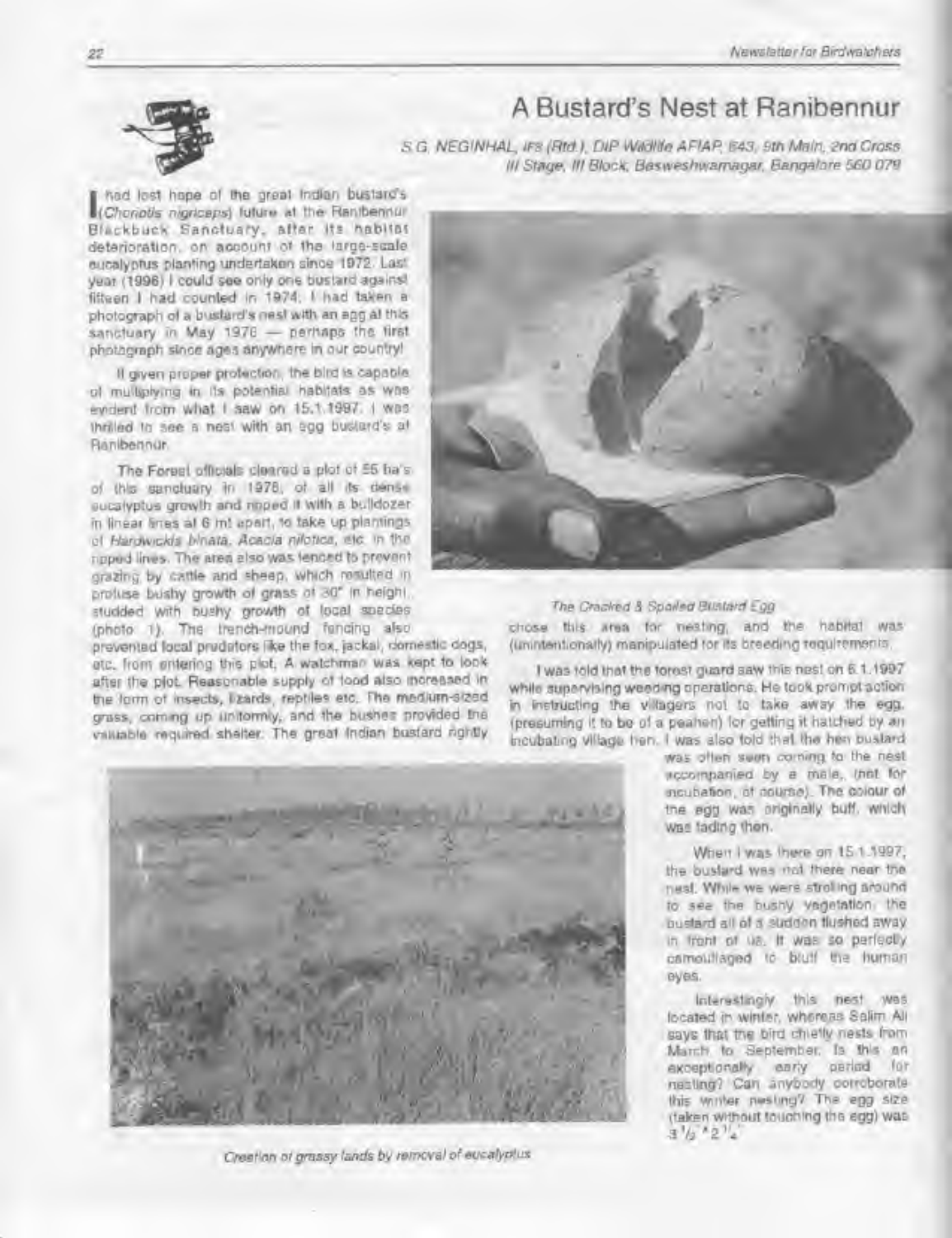

#### A Bustard's Neat at Flanberinur

again went to Ranibennur on 26.1.1997 accompanied by Df J C. Uttangi. Bis octogenarian simithologist. Alasi the ugg had cracked and foul smelling

fluid was oozmg out. On close examination if was suspected that the egg had been pecked open the same morning

Now the dilemma e why old Ihe egg get spoilt after 21 days (6/1 -26\*1) without hatching. (Is there any other record of such a case^i Why did the bustard break open the egg after 21 days? Did it suspect ihaf the egg was not going to hatch? Or was it cracked open by some other creature?

#### References

- Ali. Salim and Ripley, S.D. (1969). Handbook ol the Birds of India and Pakistan. Vol.2. Oxford University Press, London.
- Neginhal, S.Q (1976). At a Bustards nest. Newsletter tor Birdwatchers. August 1976. VoLXVI. No 8.

Neginhal, S.G. (I960). Ecological Impact ol Attestations at the Panibennur Blackbuck Sanctuary. J.B.N.H , Vol.7S.



 $T^n$ W<br>The svergreen Mango tree with Its dense foliage surpasses every otner tree in its capacity to attract insect ealmg birds. In these mango trees <sup>I</sup> have on several occasions hoard, soon and followed this bewitching, green ish-yellow dumpy little bird. the common lora. (Aegithina fiphia) It forages sometimes alone, and at other times with other insect-eating birds like grey Ot. tailor bird, red-ventad bulbul. mmivets andwhite eyes. tar reaching whistling calls (s/iauDeeor) and mellow whistles (peeou) alternating with long drawn sib. ant whistles<br>I whewer-Chooo) are unmistakable. Between the male and the (•male members, the communication is maintained through these wonderful calls. Nesting and breeding takes place. frequently between May and July but, occasionally, Ihey attempt to nest during August and September. This year the rains were ^regular, scarce and erratic around Dharwad. A pee of ioras decided to buikl their nest in a mango tree quite close to our house on 5.8.1996 but abandoned it on 11.8.1996. The previous night a strong squally wind had struck. and turned the nest aver. Moreover, this particular mango Iree had blossomed slrangety m the month of August ristead of 'Is usual months of December and January. This queer occurrence was suggestive of microclimatic upsets.

Essentially, the vegetation of this forest edge community ot Dharwad consists of grass, shrubs and scattered trees with open ground and meadows. Birds adapted to live in ecotones or forest-edge community show a close

# Mango Trees and Ioras

### Dr J.C. UTTANGI, 36. Mission Compound, Dharwad 580 001

relationship with the arrangement of standing crops. Thereby they indicate their preference to certain tree heights and pattern of stem branching and the nature of 'oliage. Bulbuls. tailor birds, sunbirds and prinla prefer bush heights of not. more than <sup>4</sup> feet. While the spotted munia selects bush heights of more than 4 feel The common iora has adhered to mango trees and its twig forking system. The white-browed bulbul which was so common has abandoned the area because its preferred Lantana bush was eradicated long back For continued existence of the iora in Dharwad areas, preservation of mango trees is vital. Why the common io-s prefers to nest and breed In mango trees is explained In the following paragraphs :

- The diet of the fors is restricted to follage insects and oth»r Arthropods dwelling withm tlie tree canopy only. It does not come down to feed on ground insects. Therefore the bird is forced to choose tree species whose leaves do not shed penodically. The mango tree tuifills this requirement of the bird because it is an evergreen species and does not shed its leaves annually.
- The greenish-yellow body plumage of non-breeding ioras blends superbly with the new green loaves where it remains concealed.
- For placing its cup-like nest made up of fibres and cobwebs, the iora needs a suitable lork in the tree that will support it firmly and safely in a branch that is located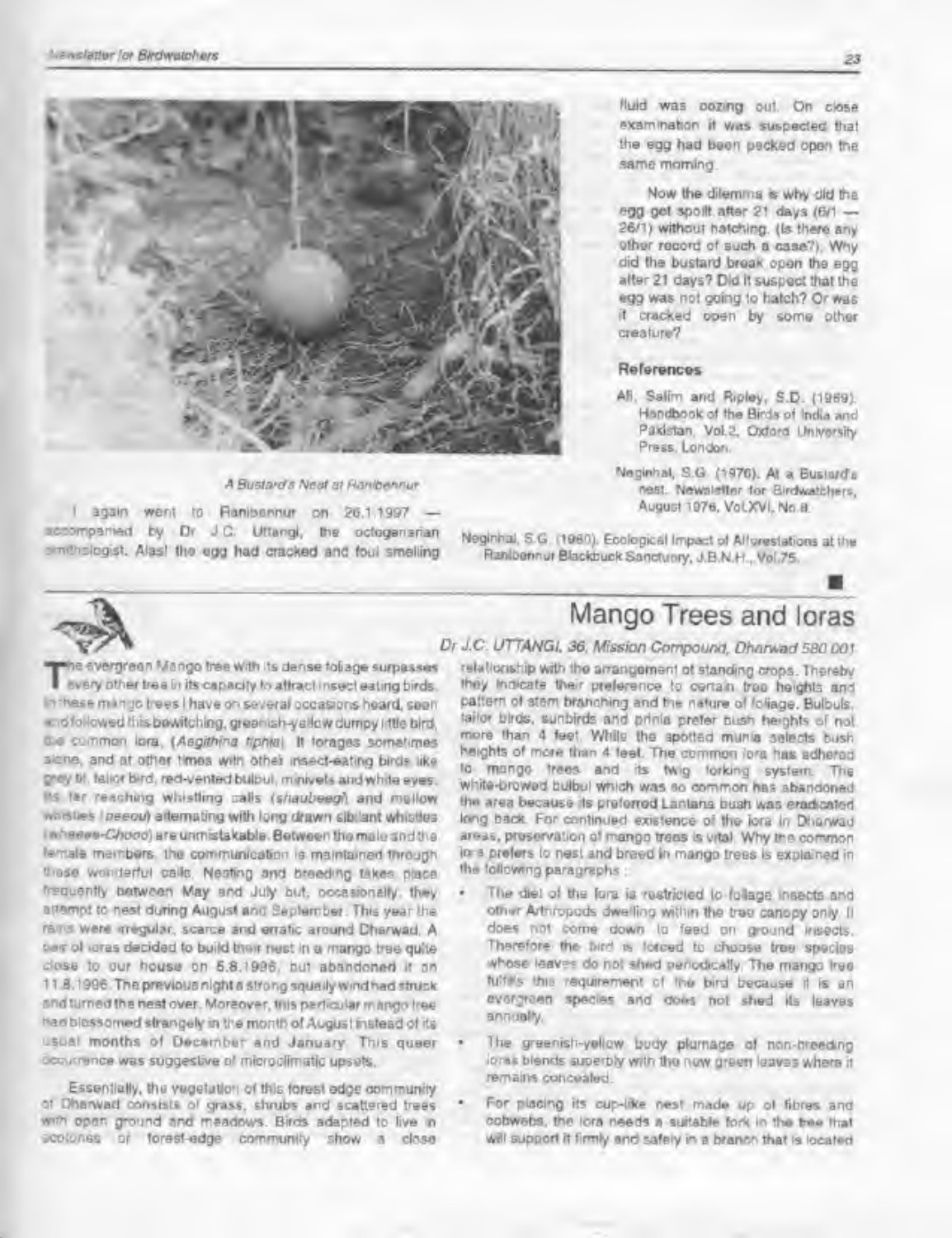at a height which is at least about 15 to 25 feet from ground level. Several such spots can easily be found in the mango tree because the forking system of twigs is such that a crotchety of 5-6 twigs bifurcate regularly from each node of its stem at different heights in Ihe tree. Added to this opportunity to place the nest safely in the tree the nestng iora can collect cobwebs easily within the area of the tree itself, since many of the spiders found here depend on mango-hoppers.

The umbrella-like crotchety of 5-6 leaves of the mango tree being specially elongated and slightly folded up along the margin provide a natural groove or a channel at midrib through which rain water dunng monsoon can trickle down protecting the nasi placed underneath this umbrella. It is naturally available in the mango tree and hence the preference

There are in al five diflerent sub-species ol lora. Aegithina liphia found in the Indian sub-continent. Three of them. namely (1) A.t.biphia (Himalayan), (2)<br>A.t.septentrionalis (Pakistan) and (3) A.t.humei A.t.sepfentrionalis (Pakistan) and (Central India), are from Northern India. The other two. namely (4) A.Lmulficalor (Kerala) and (5) A.L. deignant are from Southern India. These sub-species studied by Sahm All and Ripley (1987) from Museum specimens, have been identified from colour differences found on the back ol non-breeding male individuals. A few non-breeding members of Dharwad iora examined in Ihe field during October showed grey-green between head and tail. It appeared as though the original black colour of the breeding male was gradually fading sway and it would remain grey green subsequently. In field identification to differentiate shades ol green, pale green and grey green becomes very difficult. For the time being and until lurther verification ol colours ol male and female individuals ol Oharwad iora are made, the species is deemed to belong to Aegithina tiphia deignani.

The Marshall's iora, Aegithina nigrolistea, replaces the common lora Aegithina tiphia tiphia, as its variant in different States ol our country. Its status as a distinct species is not yet fully sotted because ol voice and colour differences. The wheet - wheet" calls of Marshall's iora are said to differ from 'we-e-e-e-fu, we-e-e-e-fu' calls of common iora and there are some colour differences between the two species. Much work still needs to be done before this anomaly is finally settled.



# Conservation Strategies for Grassland Birds

ASAD RAHMANI, Aligarh Muslim University, Aligarh 202 002, Uttar Pradesh

sabitat destruction is the main causa for the extinction or ranty of a maiorly ol species (Myers 1979). In India, the grasslands are the most neglected and abused ecosystems, with overgrazing playing a major role. Inda with only 4 per cent of the land area in the world, has 15 per cent of world's dows, SO per cent of its buffaloes, 4 per cent ol its sheep and 15 per cent of its goats (Anonymous 1985}. There Is no let down in the increase in livestock population. From an estimated 292 million in 1951. India's livestock population increased lo 414 milion by 1982. On the one hand the livestock population is increasing, while on the other hand grasslands are disappearing. It is estimated that since Independence nearly 40% grazing area has been lost to agriculture, industrial and urban expansion and severe overgrazing. Unfortunately, in our country, only cattle is considered as 'wealth' and not the grass on which the life ol cattle depend!

Numerous studies at Banaras Hindu University, Central Arid Zone Research Institute and Indian Grassland and Fodder Research Institute have shown increase in grass productivity by simple protection for 3-4 years. For example the production level ol 0.1 lonnema/annum dry matter from semi-arid natural grasslands can be raised to 3,5 t/ha/annum after three years of protection and further to 4.2 tma/annum by eradication ol weeds (Singh 1987). Similarly, the terai grasslands are extremely productive, with above ground biomass reaching as high as 1495 g/m\* in the absence ol livestock grazing (Javed and Rahmam 1992). Results of the studies on carrying capacity ol various grasslands show that with deterred and rotational grazing. 1.5 times more animals can be sustained in the same unit area (Singh 1987). According lo Gupta and Ambasht (1979). controlled grazing results in an approximate doubling ol herbage production after two years of average rainfall in all classes of range.

The importance ot rotational grazing, some control on free ranging animals, total protection ol grassland plots to serve as nucleus for seed bank, and genetic improvement of livestock have been emphasized by many workers Interestingly, protection ol (odder producing natural grasslands greatly help In the protection ol many endangered bird species such as the great indian bustard and the lesser floncan because these birds breed dunng the monsoon when such grasslands should be protected to allow the grass to grow. Similarly timely burning or harvesting of the terai grasslands is necessary tor protection of many endangered mammals and birds (Rahmani 1992).

The survival of the lesser florican is intimately interlinked with the protection ol natural grasslands during the monsoon when this endangered bird breeds (Sankaran et al., 1992.). By the lime the grass is ready for harvesting in October or November, the chicks of lesser floncan are already fledged and ready to fly to their wintering quarters, so the aim of conservation ol floncan and grass production does not clash. By developing more grasslands under the floricen protection scheme, local people wil benefit by getting grass for their cattle (Rahmani. 1987).

Similarly, conservation of the Bengal florican and the production ol thatch for villagers have common aim i.e.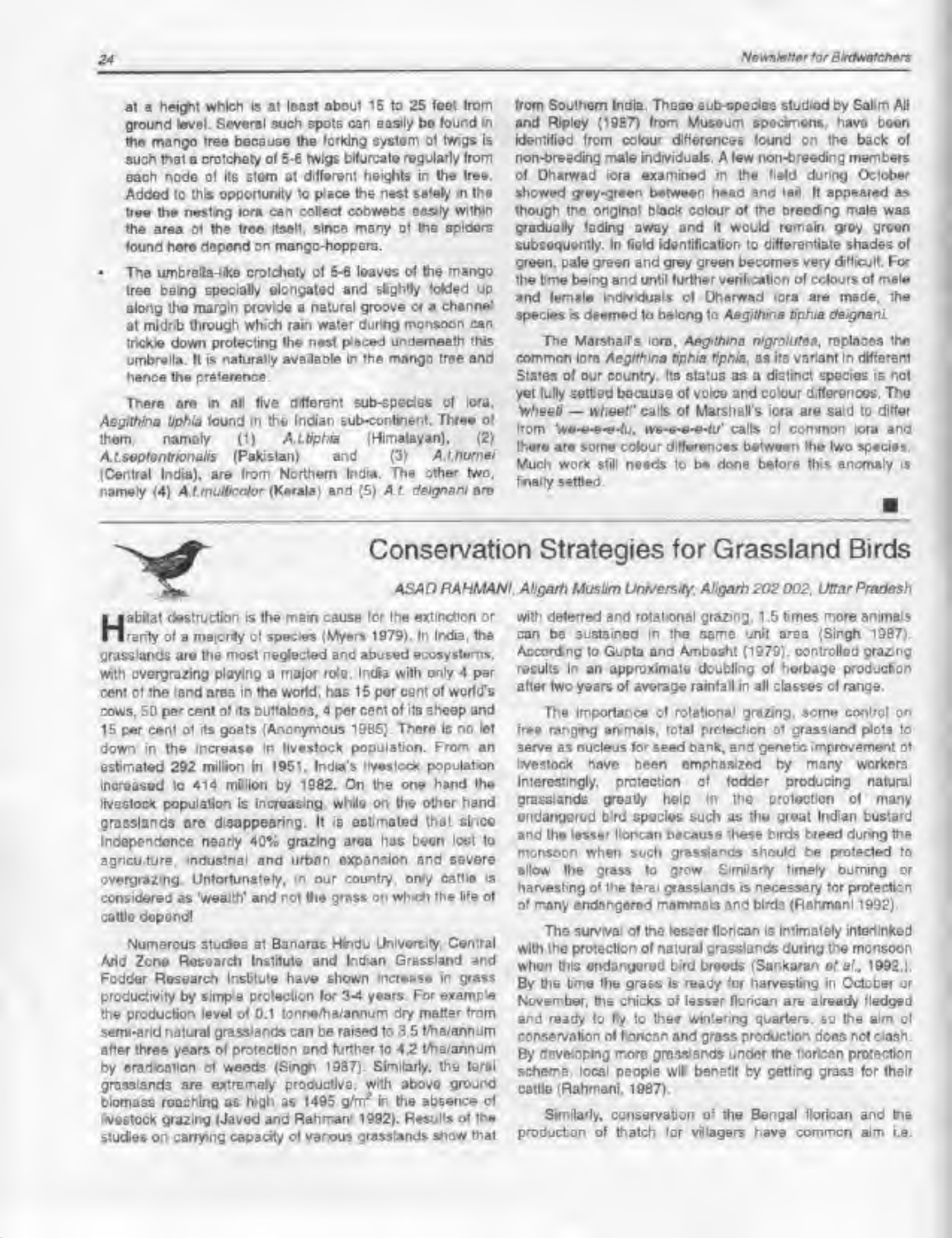proper management of lerai grasslands. The Bengal florican hves in humid grasslands of north India. Nepal and the Assam Valley. II breeds in summer, after burning/cutting of grasslands. Protection of endangered fauna of the terrai in areas like Chitwan in Nepal (Mishra 1982) and Manas in India (Rahmani et al., 1991) has indirectly benefited local people by providing them thatch grass which had dsappeared from other areas due to lack of protection. The swamp trancolin, pied harrier (in northeast India only), and finn's baya, which live in the teral grasslands also benefit by proper management of grasslands. Limited grazing and timely burning/cutting of the terai grasslands vastly improve the breeding success of these endangered birds.

Unfortunately, in our country we do not have a wel-deflned grazing policy. The free-roaming livestock has access to every possible habitat. It is estimated that almost half of 329 million hectare land mass of India is degraded. Massive afforestation under the Social Forestry Schemes and Wasteland Development Board is being undertaken at a vary high cost. However, owing to uncontrolled grazing.  $e^{-im}$ inatrative neglect and short-sighted planning many of these plantations fail. Creation of these "forests", ostensibly 10 supply fuel wood ar.d fodder on a sustainable basis to local communities, costs between Rs 5,000 to 10,000 per hectare, depending upon local conditions, to plant and

maintain tor the tirst three years (Vohra 1987). As the cost of planting millions of hectares is prohibitive, greater emphasis should be given tor natural regeneration ol grass cover. This is not possible without ihe control on free-ranging animals and the cooperation of local communities. Besides strictly controlling free-ranging animals, the Government of India should encourage development ol grassland plots to show to villagers that with proper management, grass productivity could be vastly increased. These grassland plots will also help many threatened species to survive.

In order to avert the ecological disaster facing our country, we have to develop a well-defined grazing policy. As India's foremost grassland ecologist Prof R Misra has said (1987), 'It is futile to think of a rise in the cattle population and the white revolution unless the grazing lands ol India are conserved scientifically".

#### References

- All, S. and S.D. Ripley, 1983. Handbook of the Birds of India and Pakistan. Compact edition, Oxford University Press, Bombay.
- Anonymous. 1985. The State of India's Environment 1984-6S. Centre tor Science and Environment, New Oehl



# Some Birds of Nongkhyllem

**I** unling is thirty six kilometers from Guwahati on the Guwahatl-Shrllong road. From Umling there are two roads which will take you to the Nongkhyllem Wildlife Sanctuary at Lailad under Nongpoh Range ol Meghalaya Forest Department.

It is advisable to take the road near the culvert (at Umling) which runs parallel to a stream. This stream will be on your left until you reach the wooden culvert which you have to cross to reach the forest rest house. The FRH is a little over a kilometer from this point.

This stream winds its way to meet the Umtru river on whose bank the sanctuary is situated. It has many shaded patches which are ideal forktail territory. We actually saw from the car a blackbacked forktall taking off from the edge of the water. Laler we saw Ihe bird at another point of the stream and noted the features that identify it. There were a number of Satpate Aesculus assamica with inflorescence (a terminal spike) along the bank.

Much of the sanctuary has been extensively planted with teak Tectona grand's which is exotic to the area The leak like Cryptomena japonica in Darjeeling hills is the Dane ol the birdwatchers in Nongkhyllem. The weeds which have colonized much of the area, as they have in many places in the country, are Ashoke Lata Eupatorium odoratvm, Mikenia scandens and, to a lesser extent, the goat weed Ageratum conyzoldes.

CHANDAN CHAUDHURI, 59, Sardar Shankar Road, Calcutta 700 029

The place was very moist for the month of December (we were there from 10-15 December 1995). The trees were still in full foliage. The visibility was decidedly poor for birdwatching. We found the area around the bungalow best for birding. It has trees like Anlhocephalus cadamba. Cephalanthus opcidentalis, Duabanga sonneratioides, Terminalia mynocarpa which did not have very dense foliage; therefore the birds could be observed better than at all the other places. The best lime to visit the place would be from the middle of February to the middle of April.

The bungalow is built on an eminence and we made the paths around the bungalow, and the road lo Lailad on ihe other side of the stream, our beat. A list of the birds that we saw during our stay is given below.

Accipiter badlus

### Family : Accipitridae <sup>1</sup> Shikm

| 2     | Crested surpent sagle    | Spilomis cheels.       |
|-------|--------------------------|------------------------|
|       | Family : Phaslanidae     |                        |
| $3 -$ | Red jungle fowl          | Gallus gallus          |
|       | Family : Columbidae      |                        |
| 4     | Spotted dove             | Strapfopelia chinensis |
|       | Family : Alcedinidae     |                        |
| 5     | Whitebreasted kingfisher | Halcyon smy/minsis     |
|       |                          |                        |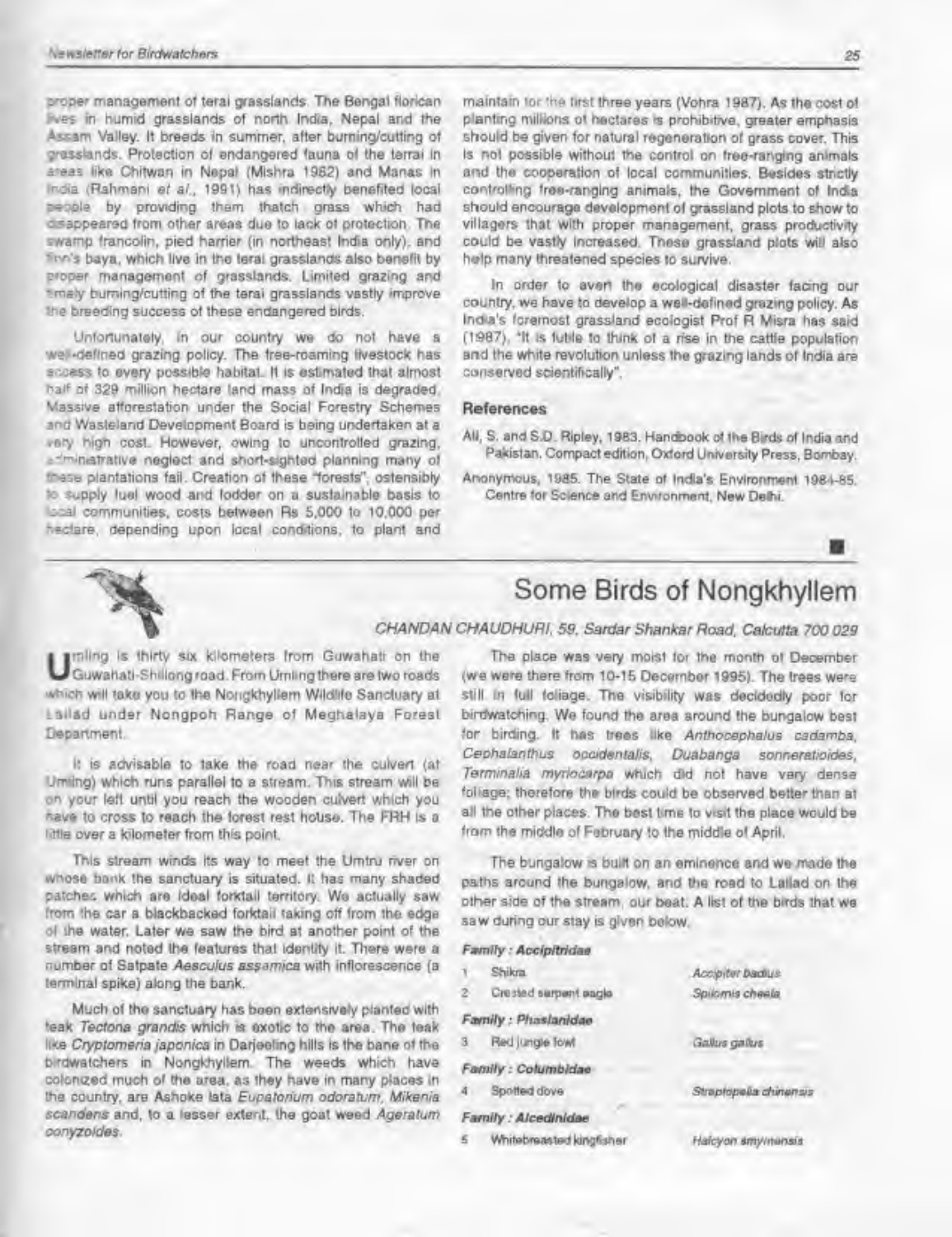|                    | Family : Capitonidae             |                            | Family : Pynanotidae                                            |  |
|--------------------|----------------------------------|----------------------------|-----------------------------------------------------------------|--|
|                    | Lineated barbet                  | Megalaima limeata          | Blackheaded yellow bulbul<br>Pycnonotus melanicterus<br>24      |  |
|                    | Family : Picidae                 |                            | Redverded bulbul<br>Pyononotus cafer<br>25                      |  |
|                    | Rufous piculet                   | Sasia ochracea             | Hypsipetes flavalus.<br>Brownsared bulbul<br>26                 |  |
| 8                  | Blacknaped green woodpecker      | <b>Picus canus</b>         | Family : Musclcapidae (Timalinae)                               |  |
| 9                  | Strall yellownaped woodpecker    | Picus chloroiophus         | Blackgorgeted laughing thrush<br>Garrulax pactoralis<br>27      |  |
| 10                 | Lesser goldenbacked woodpecker   | Dinopium benghalonsa       | Family: Muscicapidae (Muscicapinae)                             |  |
| 11                 | Fulvousbreasted pied woodpecker. | Picoides macei             | Redbreasted flycacther<br>Muscicapa parva<br>28                 |  |
|                    | Family : Laniidae                |                            | Culcicana ceylonensis<br>Greyheaded flycatcher<br>29            |  |
| 12                 | Graybacked shrike                | Lanius tephnonotus         | Family : Muscicapidae (Sylviinae)                               |  |
|                    | Family : Oriolidae               |                            | Ortholomus sutorius.<br>Tailor bird.<br>30                      |  |
| ľЗ                 | Blackheaded onole                | Oriolus xamthornus         | Phylloscopus Inomatus<br><b>Yallowbrowed leaf warbler</b><br>31 |  |
|                    | Family: Dicruridae               |                            | Family : Muscicapidae (Turdinae)                                |  |
| 14                 | Bronzed drongo                   | Dicrurus aerieus           | Magple robin<br>Copaychus saulans<br>32                         |  |
| 16                 | Lesser racket-tailed drongo      | Dicrurus remiter           | Copsychus malabahqus<br><b>Shama</b><br>33                      |  |
| 16                 | Haircreated drongo               | Dicrurus hottentatius      | Pitryacomis fullginosus<br>Plumbeous redstart<br>84             |  |
| Family : Sturnidae |                                  |                            | Enicurus immaculatus<br>Blackbacked forktail<br>35              |  |
| 17                 | Hill myna                        | Gracula religiosa          | Chaimatrontis leucocephalus<br>Whitecapped redstart<br>36       |  |
|                    |                                  |                            | Blue whistling thrush<br>Mylophonus caenuleus<br>37             |  |
|                    | Family : Corvidae                |                            | Family : Sittidae                                               |  |
| 18                 | Green megpie                     | Cless chinensis            | Sitta castanea<br>Chestnutber ed nuthetch<br>38                 |  |
| 19                 | Jungle crow                      | Corvus maeramynchos        | Family : Motacillidae                                           |  |
|                    | Family : Campephagidae           |                            | Motacilla alba<br>Pled wagtail<br>39                            |  |
| 20                 | Scarlet minivet                  | Pencrocotus Bammeus        |                                                                 |  |
|                    | Family : Irenidae                |                            | Family : Nectariniidae                                          |  |
| 21                 | Common lora                      | Aegithina ophia            | Aethopyga siparaja<br>Yellowbacked sunbird.<br>40               |  |
| 22                 | Goldfronted chloropsis           | Chloropsis auritrons       | Family : Zosteropidae                                           |  |
| 23                 | Goldmantled chloropsis           | Chloropsis cochyrchinensis | White-siye<br>Zosterops palpebrosa<br>41                        |  |



# Some Unusual Bird Records From Malda District of West Bengal

SAMIRAN JHA, C/o Nirmal Kurnar Jha, Pranta Pally P.O., District Malda, West Bengal 732 101

Occurrence of Blue Rock Thrush {Monticola solitarius) in Malda District. West Bengal

On 4th April 1989, at 5.30 pm I was birding behind the Malda Railway Station where Ihe damaged wagons were deposited. The place was very peaceful and devoid ot any human disturbance. Suddenly, <sup>I</sup> watched a black bird larger than a bulbul but smaller than a common myna. rise from a wagon to catch an insect. After catching the insect it returned to its place. <sup>I</sup> came lo the conclusion that il was a blue rock thrush (Monticola solitanius). The glossy dark blue colour and the absence of any brown or fulvous colour suggested that it was in its breeding plumage According to the Handbook and Synopsis this thrush breeds between 1200 to 4000 msl in barren rocky hill sides from Chitral to Garhwal. and winters

from the Himalayan foothills, including Sikkim. Bhutan and Arunachal Pradesh, south through India. Smd, Bangladesh and Assam: also in Ihe hills of Sri Lanka. But it is absent or very scarce in the flat country (Gangetic plain, coastal Tamilnadu and coastal Sri Lanka) and there is no definite record from central and lower Bengal. Later. <sup>I</sup> visited the place several times but the bird was not to be seen.

#### Further Eastern Range Extension of Redtailed Chat (Oonantha xanthoprymna)

On 20th October 19B9, <sup>1</sup> watched a small bird, brownish in colour, on the rool of my neighbour's house. Its size was that of a sparrow. <sup>I</sup> thought it might be a female pied bush chat (Saxicola caprata). But in the winters of 1990 and 1991 I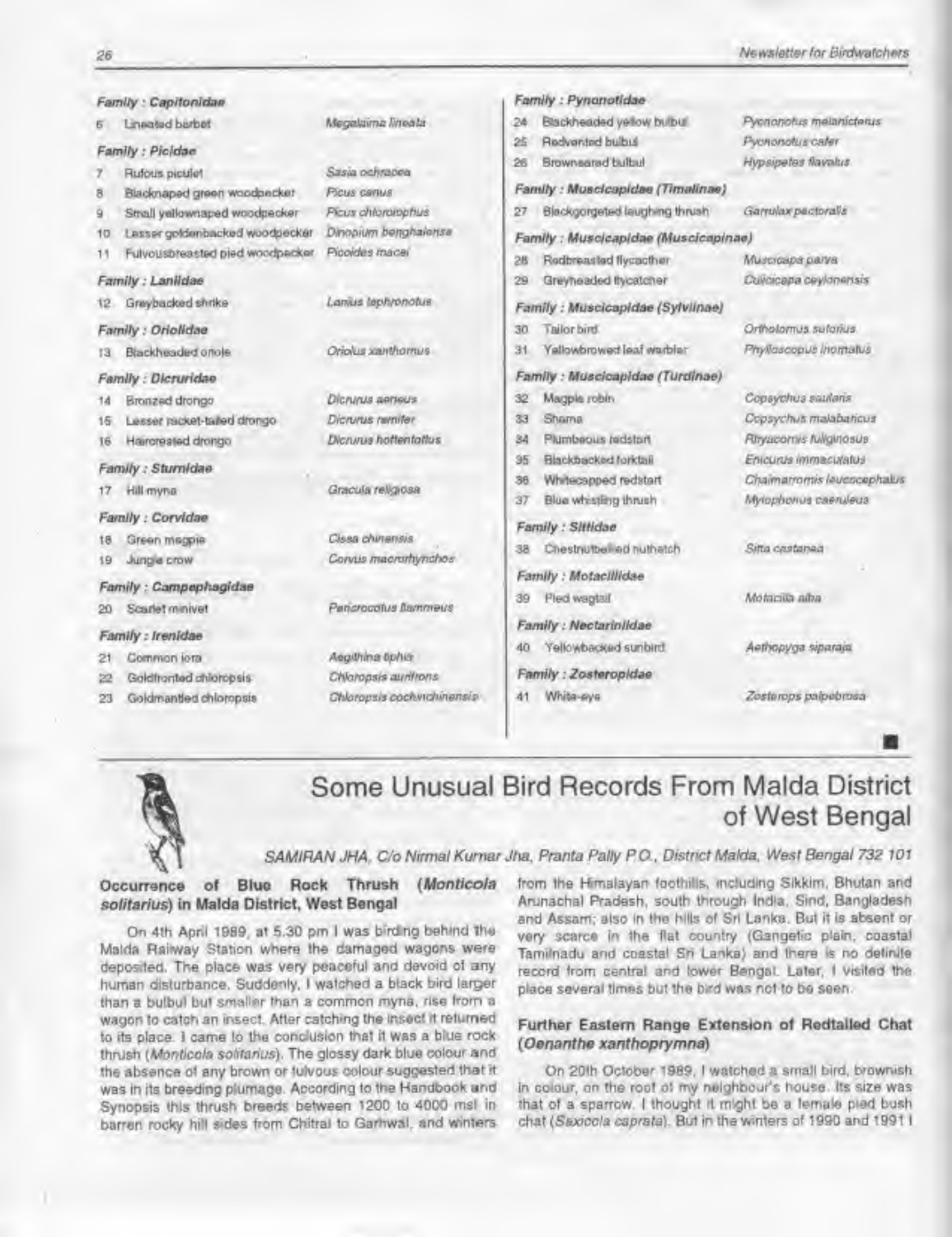had many opportunities to observe it itom a very close distance. The bird was a bit larger than a sparrow but rather sim; the upper part was grey-brown and a distinctive white supercilum distinguished ft from Saxicola caprata. The rump and upper tailcover was rufous or reddish brown clearly visible during flight. It was very busy running and catching insects and during intervals it was shivering its tail like a redstart. The species was surely a redtailed chat (Oenanthe xanihoptymna). According to the Handbook and Synopsis these birds breed in northern Afghanistan and north Quetta. winters over most of Pakistan from N.W.F.P. and the northern foothills, south to Sind, Rajasthan (Mt. Abu) and northern Gujarat. Bui <sup>I</sup> found this species to be a regular visitor in small numbers in Malda district, West Bengal. In my opinion this is the first sighting of Ihis species in eastern India.

#### A whitebellied sea-eagle (Haliaeetus leucogaster) in Malda District, West Bengal

On 3rd January 1994, <sup>1</sup> was watching birds at Sagardighi Fisheries which is about 6 km from Malda town. Around 10a.m <sup>I</sup> saw <sup>a</sup> black and white eagle chasing a Pallas' fishing eagle (Haliaeetus leucoryphus) which is a regular winter visitor at Sagardighi. <sup>I</sup> identified it as a whitebellied sea-eagle. The bird was larger than the common pariah kite (Milvus migrans) and slightly shorter than the Pallas' fishing eagle. The upperside of the wing was brown and the tail was brown with a conspicuous white img. Again on 6th January. <sup>I</sup> saw it near Rabindra Bhavan. It was coming from the western side and it could be fhe same bird since Sagardighi is only about one and half km away, it was hovering over a pond near Rabindra Bhavan and suddenly dived in the water. It was able to catch a lish and flew away in the same direction from which it had come. According to the "Handbook of the Birds of India and Pakistan" (All. S. and Ripley, SO., 1989) these birds are seen near the sea coast. tidal creeks and esfuaries. Occasionally they are seen a few miles inland along tidal rivers and at fresh water lakes. So the record of this species in Malda district is noteworthy since it is located some 450 km away from the nearest sea coast.

#### References

- Ak. S. and Ripley. S.D. (1989). Compact Handbook of the Birds of India and Pakistan (Oxford University Press).
- Ripley, S.D. (1982). Synopsis of the Birds of India and Pakistan. Bombay Natural History Society.

(The "conspicuous while nngf on a brown taH makes this identification doubtful] Editor

### ele

### CORRESPONDENCE

A CASE OF AN UNUSUALLY DELAYED BREEDING ACTIVITY OF THE RED- VENTED 8ULBUL PYCNONOTUS CAFER, R.N. DESAI, Vivekanand Nagar, Vidyagin, Dharwad 580 004 (Kamataka)

Eventhough the breeding activity of the red-vented bulbul Pycnonotus cafer in Dharwad (15 28'N) is observed from late February to May (Desai, 1993 and 1995), surprisingly <sup>a</sup> pair of bulbuls was observed constructing a

nest on a beam underneath the ceiling of the corridor of our Zoology Departmenl Karnatak Science Colege. Dharwad on 18th August, 1995. Two eggs were laid on 21st which hatched on 3rd September. 1995. The incubating birds were much smaller ( <sup>85</sup> mm long) compared to Ihe ones (about 180 mm long) observed by me during my earlier studies (Desai. 1993 and 1995). The food of Ihe chicks consisted of onfy small larvae and nymphs of Insects.

Interesting findings of the present study are ; I) a considerable delayed breeding activity of this pair of Pcaler in Dhanwad and; (II) conspicuously small size of the incubating birds.

The onset of breeding season of Pcaler and tor that matter birds in general, varies according to their latitudinal distribution. P.cafer in southern India breeds during February-August while It breeds during May and June in northern India (Whistler, 1941). In Dharwad it breeds between late February and May. and rarely in the first week of June (Desai. 1993 and 1995). P.caler of Kanha Tiger' Reserve of central India (22° 17'N) starts breeding from late May onwards (Newton ef al., 1996). The date clearly indicates that Ihe breeding activity is the function of the latitudinal distribution of Ihis brd species and is adjusted in such <sup>a</sup> way that the nestlings are hatched when the habitat is rich In <sup>a</sup> variety of Iruils. insects and their larvae and feeding of the nestings is nol a problem at alt. Whistler's (1941) observation on the breeding activity of Pcater in August might be a case of breeding by fhe young ones. Lack (1968) says 'young birds start breeding only when the older ones complete their activity". In the present study the breeding activity so late after the season, and the small-size of the birds incubating the eggs and feeding the chicks, suggest that it is a case of the young ones that have commenced their breeding activity after the older ones have completed their turn.

#### References

- Desai. R.N. (1993). Two unusual nesting sites of fhe red-vented bulbul Pycnonotus cafer (L). First National Seminar on Bird Conservation Strategies for the Nineties and beyond. 190.
- .... (1995). Incubation pattern in the Red-vented Bulbul Pycnonotus cater(L) in relation to Atmospheric Temperature and the Phase of Development of Eggs. Newsletter for Birdwatchers. 35(2), 35-36.
- Lack, D. (1968). Ecological Adaptations for Breeding in Birds. Methuen & Co. Lid.. London.
- Newton, P.N., Breeden, S. and Norman, G.J. (1986). The birds of Kanha Tiger Reserve. Madhya Pradesh. J. Bombay Nat. Hist Soc. 83(3). 477-498.
- Whistler, H. (1941 ). Popular Hand Book of Indian Birds. Gurnery and Jackson Pub!. London.



NEW EASTERN LIMIT OF DISTRIBUTION OF THE BANK MYNA. ANWARUDDIN CHOUDHURY, Deputy Secretary to the Government of Assam, Cooperation Department, Dispur, Guwahati 781 007

The Bank myna Acridotheres ginginianus is a common bird all over northern India and its known eastern limit ol distribution was around central Bangladesh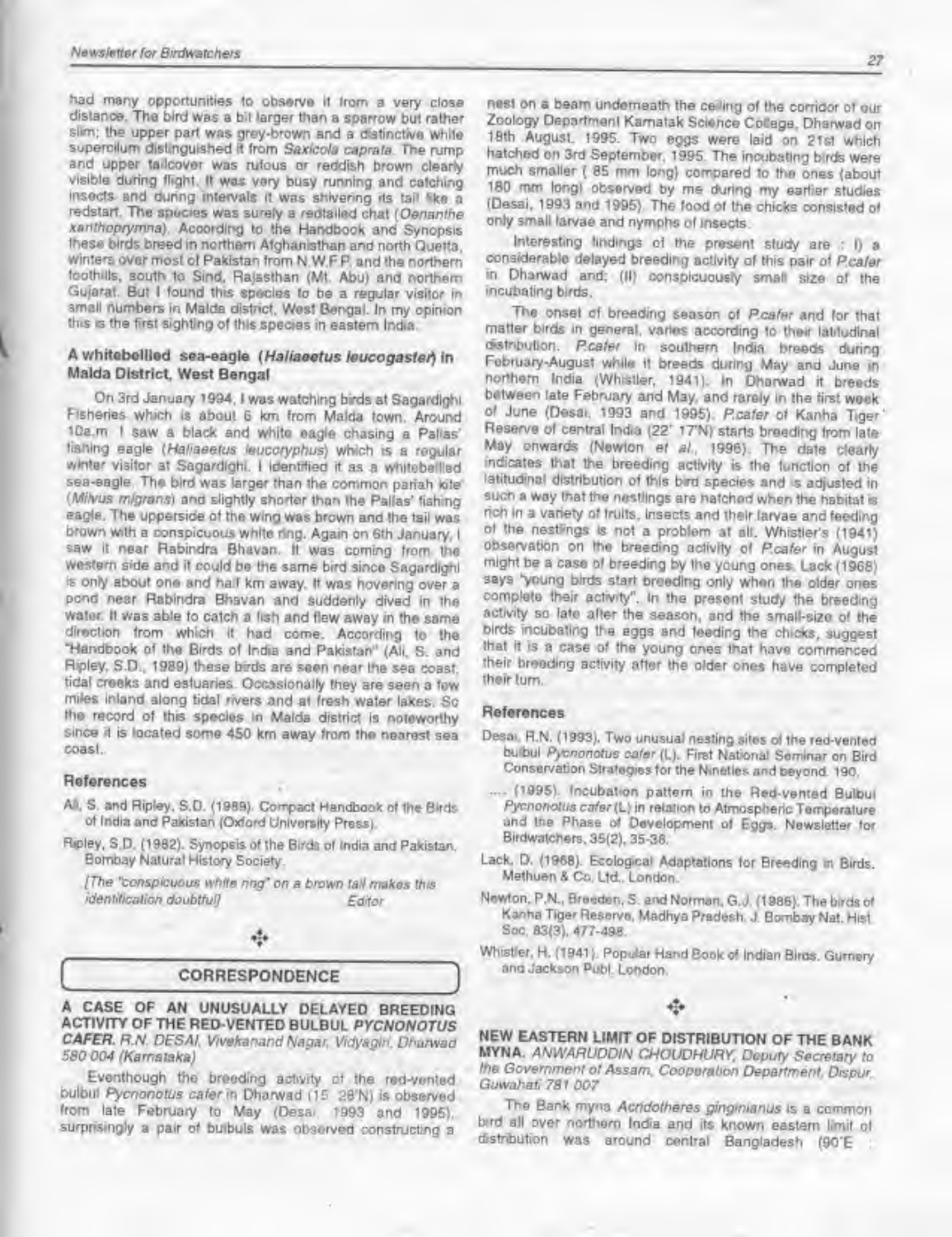Handbook). Subsequently lis eastern range was extended upto Kamrup district in Assam (91\* 45'E : Synopsis). <sup>I</sup> observed a small population in Pani- Dihing area (now a Bird Sanctuary) of Sibsagar district which further extended its range by about 300 km (94" 35'E; Choudhury: Forktail 1991).

On 14 September, 1993. at 1.20 pm, <sup>I</sup> observed a lone myna riding on the back of a grazing cow in the Development Area<sup>\*</sup> (Bordoloi Nagar) of Tinsukia town (95' 25'E). This further extended its eastern limit by more than a hundred kiometeres and is also the easternmost recorded site tor the species The bird was obviously a straggler to the area as no others were seen during more than two years of bird study in the district. However, it should be noted that in 1994-95. some captive Bank mynas were set free from the cages of a seller from north India by the Forest department and by NGOs at Guijan. These birds have also survived. Bui the lone bird sighted in 1993 was not in any way connected with the released ones.

The Bank myna has been recorded by me in many other localities of Assam as well as in one locality of Nagaland. But everywhere it is extremely rare. A small number breeds In Guwahati city end around the wetlands of Panl-Dihing Bird Sanctuary.

DESCRIPTION OF A STRANGE MYNA. RAJAT BHARGAVA, Centre for Wildlife & Ornithology, Aligarh Muslim University, Aligarh 202 002, UP

During a visit to Meerut <sup>I</sup> came across a strange specimen of a myna which appeared to have slmllanties with the Pled myna {Sturnus contra) and with the Bank myna (Acridotheres ginginianus), I suspect it to be a hybrid of the two species. On sending the pictures of this bird to BNHS for identification, Mr Humayun Abdulall commenled. "Common myna without white tips to the outer tail or on wing — (ust Acridotheres tristis - why a hybrid". Since I had seen the bird from close quarters. <sup>I</sup> feel confident that if was a hybrid of a Pied and Bank myna.

#### Features similar fo Pied myna :

- ٠ The small visible whitish ear patch In this bird was very simitar to that of a pied myna.
- The greyish-white upper tail coverts found only in pied mynas.
- The orange-red colour of the orbital skin is not present in Ihe common myna.
- The half white pattern of the shoulders resemble the half made pattern in pied myna.
- ٠ The absence of mirrors and excessive white tip to outer tail features is absent, an Indication that the specimen was a hybrid of pied and bank myna.

#### Features similar to Bank myna

The orangish-red orbital skin colour which is seen clearly is very similar in pattern lo that of Ihe bank myna.



- The outer tail feather colour was faunish (biscuit) and not white, which Is a feature of the Bank myna.
- The head resembled that of a bank myna. Also the bird was the size of a bank myna,
- The colour of this bird was greyish-black (ash) brown, similar to that of a bank myna and not like the colour of the common myna which is more brownish than greyish.
- The legs of the bird were orangish, similar to the bank myna.
- The breast and belly (abdomen) had an ash colour unlike thai of Ihe common myna. The colour of the under tail coverts was not white as in common and pled myna.

It was caught by a trapper of Sadar Bazar, Meerut, in March 1995. The trappers in this place are specialists In ornamental birds. Common mynas, bank mynas, pied mynas and brahminy mynas were caught in large numbers for export before the ban. bul now for the pet irade.

Since these birds are caught mainly for releasing, they are sold at a low price. The maximum catch of these birds can be obtained in the roosting sites. Bank myna and pied myna commonly roost in sugarcane or other crop fields and are caughl by Ihe funnel net al night. Common mynas are mainly caught by latex as many of their roosting sites are on trees around Meerut, and the funnel net cannot be operated on trees. Also when mynas are caughl in crop fields the maximum birds caught are pied and bank mynas which forage together. Common mynas are not generally observed among these two species.

This particular bird was caught with other pied and bank mynas which Indirectly confirm it to be either a pied or a bank myna and not a common myna. No common myna was present in that night catch.

The call of this particular bird was similar to <sup>a</sup> pied myna's. It was kept with another pied myna as a companion lor acclimatization

According to Dr Asad H Rahmani of the Centre for Wildlife & Ornithology, the bird appears to be a hybrid between the pled and bank myna, from the coloured pictures shown to him. I hope the points mentioned regarding this bird go in favour of it being an aberrant form of pled myna or mosl likely a hybrid between a pied and bank mynas.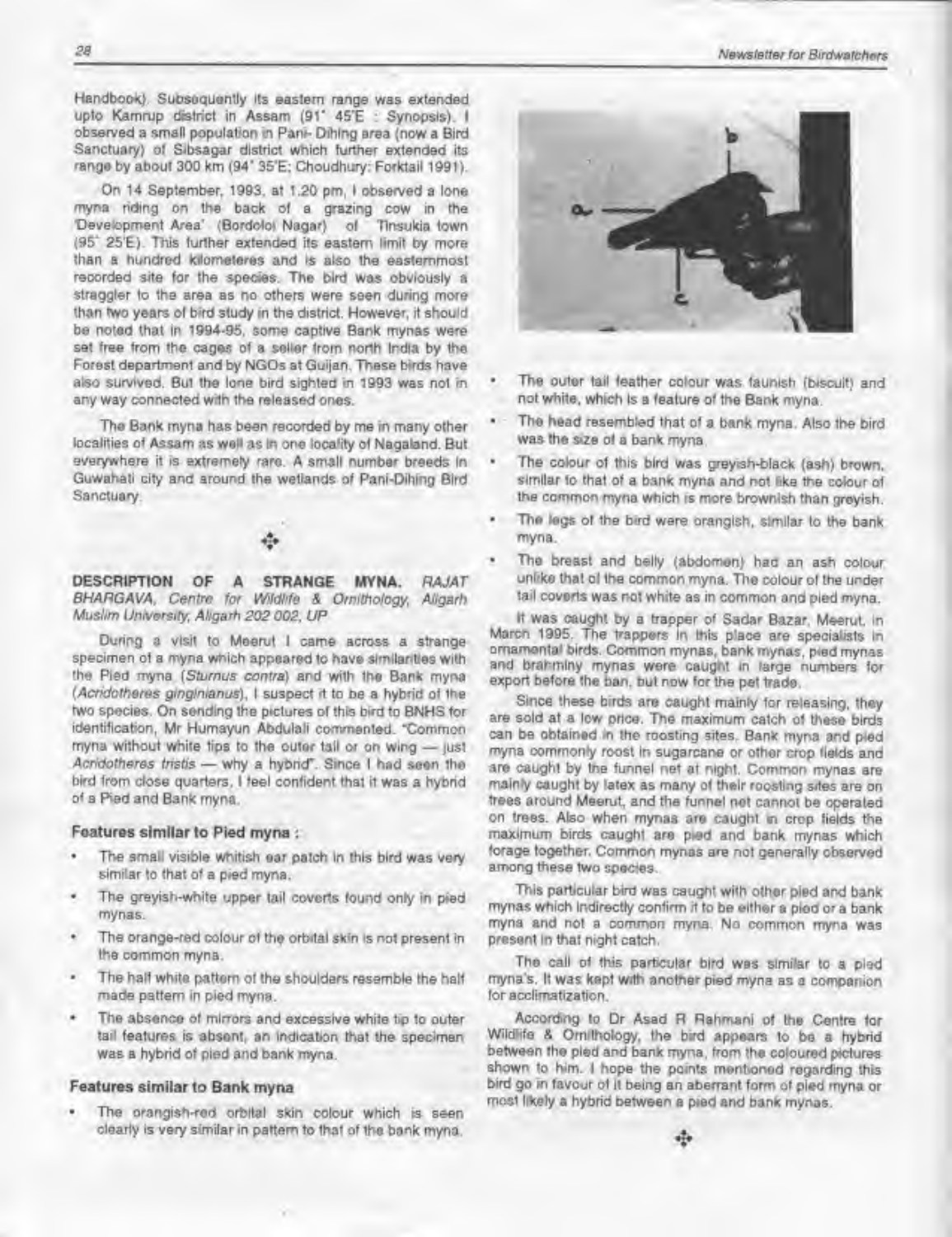WATERFOWL CENSUS AROUND SURAT. GUJARAT SNEHAL PATEL, 81, Sarjan Society Athwalines, Near Parle Point, Sunt 395 007

Our Club carried out a Waterfowl Census at 11 sites this year. All the seven sites counted in the previous years were included. In addition, four new sites were surveyed. The highlight ot the census this year was a weir on the nver Tap), near Sural. The new site supported about 35,000 waterfowl, which was extraordinary despite the disturbance along the shore. The area upstream ot the weir, showed a very large population of twenty-eight thousand coots, where water is fresh: whereas the area downstream ot the weir was dominated by ducks where the water is brackish. For the first time, such a large concentration of waterfowl has been observed, and from Jusl 3 km of the river

The other important site counted this year was Ukai Dam on the nver Tapl 105 kms east ot Sural. This reservoir totaling about 200 sq km could, of course, not be completely covered. However, in the small region covered (less than S%), some 7000 waterfowl were observed, of which there were 4000 pochards and 2000 tufted duck.

This year a higher number of waterfowl were observed compared to previous years at all lakes in the South Gujarat region. No explanation, however, can be made for this. In fact many species of duck were observed at lakes, where they have not been observed in the last ten years.

However, some hundred people have started trapping these birds using crude traps. The weir being located in a very popular part ol the city. Is constantly disturbed. Efforts are being made by our club to prevent this poaching and provide protection with the help of the Forest department. <sup>I</sup> am pleased to inform the readers of our Newsletter that <sup>a</sup> Forest department official accompanied us in plain clothes. Coots trapped by fishermen were bought at the selling rate of 35 rupees, and the trappers were caught red-handed and booked for trapping and selling wild birds under the Wild Lite Act. Since then the trapping activity has decreased.

COMMON POCHARD. TUFTED DUCK AND GREAT CRESTED GREBE IN KANHA TIGER RESERVE. RAVISHANKAR KANOJE. Forest Ranger (Kanha Tiger Reserve). Mukh 481 111, Dist Balaghat (MP/

On 3rd March. 1996. <sup>I</sup> was watching birds at Samnapur irrigation tank (22\* 8'N and 80\* 44'E) in the Buffer Zone at the Southern boundary of the Kanha National Park. Samnapur tank is spread over 15 hectares and is 3 metres deep. It is situated in the village Samnapur at the foothill of Bhaisan Ghat

I saw two similar black and white ducks, one with a chestnut head, and the other with a black head, among little grebes, little cormorants, great cormorants, garganey and coots. On careful observation <sup>I</sup> found that the duck with the chestnut head and neck had a black breast, uppertai and undertaii coverts and bill, light grey body with darker back.

The duck with black head with purple gloss had <sup>a</sup> contrasting black and white plumage, had <sup>a</sup> limp occipital tuft too. The former was <sup>a</sup> common pochard (Aythya ferina) and the latter was a tutted duck {Aythya fuligula).

The common pochard and tutted duck are winter migrants arriving in the mid-October and mostly gone by the end of March. Both winter in North India decreasingly southwards in the Peninsula to Karnataka.

On 9th March, 1996. again <sup>I</sup> happened to spot one tailless brown waterfowl quite different from the ducks, cormorants and coots. It was swimming with an erect white long slender neck. The triangular head had a prominent black crest, chestnut and brown ear tufts and a black line from the eye to the bill. This bird was <sup>a</sup> great crested grebe [Podiceps cristatus).

The great crested grebe is a winter visitor in small numbers to Northern India from Sindh to North East Assam and Manipur, South through Rajasthan to Gujarat on the West and Oriasa on the East (Ali and Ripley. 1989).

Mundkur and Pravez <sup>&</sup>lt; <sup>1</sup> 986) rediscovered the breeding site of this species in Gujarat. Beatife (1995), Dhanwatay. (1987) and Haribal (1984), sighted this grebe at Bornbay, Nagpur and Tadoba respectively in Maharashtra. Raju ef a/., ( <sup>1</sup> 984) reported great crested grebe to occur al Vtzag district in Andhra Pradesh. Thus the wintering range of the great crested grebe has been extended upto <sup>1</sup> 8' North latitude to the south.

The common pochard, tufted duck and great crested grebe are the first records of the Kanha Tiger Reserve.

#### ÷

TERRITORIAL BEHAVIOUR OF LITTLE RINGED PLOVER {CHARADRIUS DUBIUS). M.S. KULKARNI. (Birdwatchers' Society ot Andhra Pradesh), 207. Sreenidhi Apartment. Street No.8, Habshiguda, Hyderabad

During the waterfowl census on Pocharam lake, district Medak, A.P., <sup>I</sup> was attracted by the typical territorial behaviour of a little ringed plover. This lone bird was still in Its breeding pkimage. It was feeding on insects near the wator. A few other L.R. plovers, white wagtails, little stints and common sandpipers were also seen trying to feed near this particular bird. This little ringed plover was constantly driving away other birds and sometimes running tight upto them to make them fly away. This behaviour, for protection of its leading area, was noticed for a considerable time till a •female marsh harrier (Circus aeruginosas) disturbed all the shore birds, as well as the ducks on the water,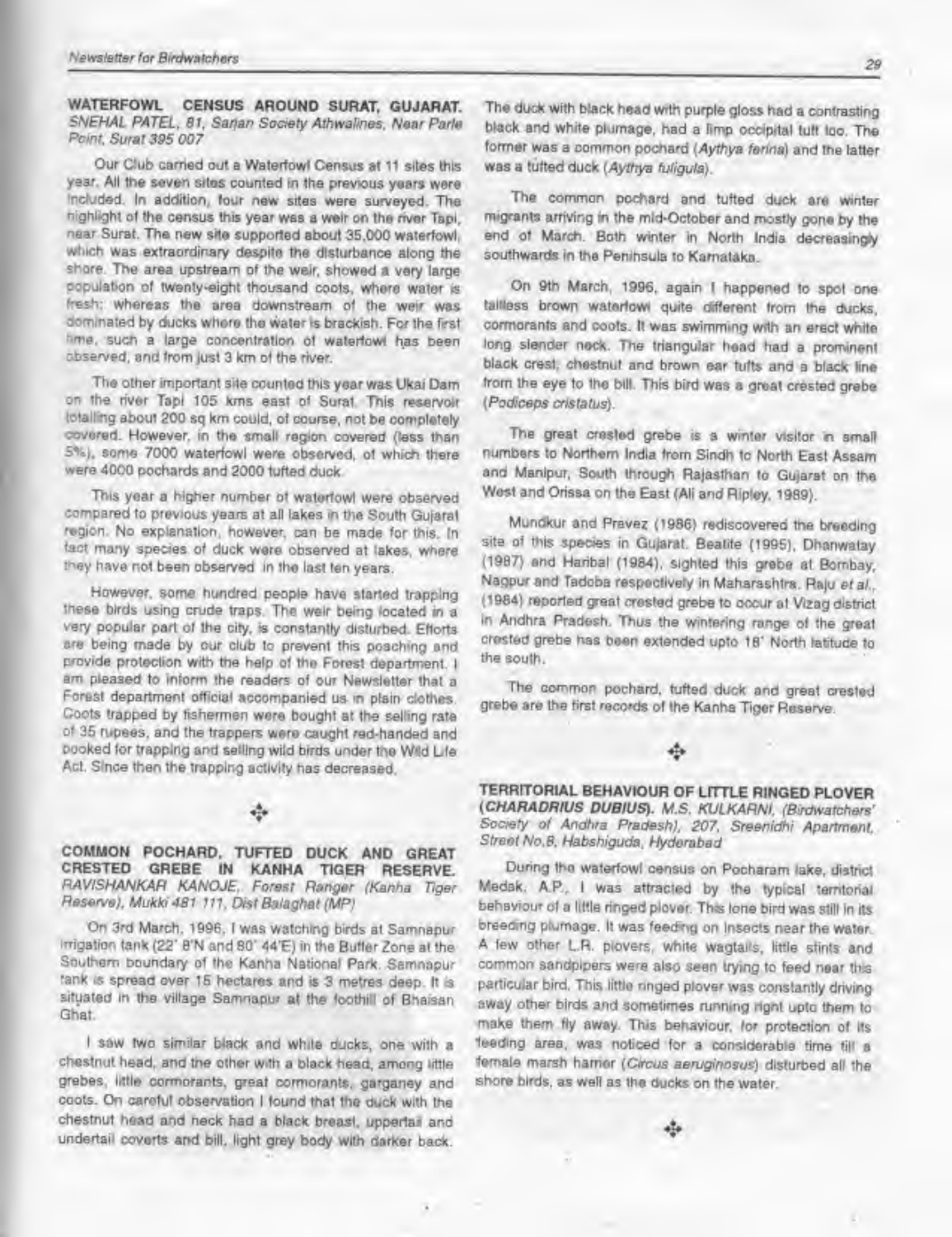THIRD GOLDEN CROW IN HAZARIBAGH, SOUTH BIHAR. BULU IMAM, Regional Convener. Indian National Trust for Art & Cultural Heritage (INTACH), Coordinator CHIPKO (Human Ecology Centre). "Sanskriti" Sacred Grove. Village Dipugarha, P.O. Hazaribag825 301. Bihar, India

It might interest your readers to know that the first sighting ot a Golden Crow was exactly ten years ago in the same place; the date toddy palm tree at the bottom of the garden in our estate The Grove, on the north eastern thnge ot the Hazaribagh Town next to Canary Hrl. It was sighted by my wite and then collected by me with a .22 rifle and the pelt was sent to the Bombay Natural History Society, where Mr Humayun Abdulali very kindly had it mounted and placed in the BNHS Ornithological collection. A detailed report dated 8.11.1987 was sent by me to the BNHS.

Again the bird in this light golden colour presenting a perfect specimen of territorial albinism was reported by me to the BNHS after sighting by me and my wife on April 7, 1993, in the same spot The bird was again sighted today, 10th February 1997, by my sons Justin and Jason but we failed to collect it

Further, a curious coincidence. On 14th April 1993, I and my family saw a golden crow pheasant with white wing-lips on the Siwanee River about ten kilometers north of the Hazaribagh Town on State Highway No.33. The Hazaribagh area has produced several white tigers and tigresses, as well as black panthers which favour the rocky hills of Rajon.

Can there be some truth in the speculation that where the Indian peninsula joined the Asian plate, a new form of flora and fauna have sprung up? The Hazaribagh - Rajgir area exactly marks the joining of the peninsular with Ihe Asian plate! Also, three varieties of Ihe drongo are also found a<sup>I</sup> this strategic spot!

FLAMINGO FLOCKS NEAR HAVERI. DR J.G. DEVADHAR. M»s MADHURI DEVADHAR of Haven and Sri S.G. NEGINHAL (RtdlFS/otHubtiandDrJC Uttong otDharwad

On 19th January 1997. we decided to survey four ol the mosl important irrigation tanks located in areas of Haven, Hangal and Bankapur Taluks of Dharwad district, namely 1. Heggeri tank o Haveri. 2. Heggeri tank ol Naregal. 3 Irrigation tank of Akkialur and 4. Irrigation tank ol Neeralgi. Since these tanks touch one another and are at a short distance trom the main road, they are easily approachable and two of them, namely, Naregal and Akkialur tanks are perennial being fed by a canal while Heggeri and Neeralgi are seasonal. In these two shallow watered tanks we noticed the presence ol flamingos (Phoenicopterus roseus) dunng the entire census period. As many as 27 were counted from

Heggeri tank and nearly 35 were found feeding along the shore edge of Neeralgi. During our earlier visits to these tanks on 5th and 12th January 1997, no flamingos were

Associated with these longlegged rosy coloured waders were 6 European storks in Neeralgi tank. Those in Heggeri lank were in the company of 2 painted storks and one white spoonbill. In Naregal and Akkialur tanks we noticed a large congregation of barheaded geese {Anser ind/cus).

The early arrival of flamingos to tanks of our Southern region in mid-January is surpnsing. Normally they appear in the months of April and May when the first few showers produce fresh planktonic food in the puddles. With the help ot their hooked bills immersed in shallow walers of these temporary pools and puddles they suck water through Ihe lamellae in the bill to filter out shrimps and other crustaceans that hatch in the waters of early and productive summer rains. The distribution ol flamingos is sporadic depending on the rainy season and availability of their specialized planktonic lood. The inadequate rainy season the district of Dhanvad experienced last year 1996. may be the reason for the arrival of flamingos to the waters of Neeralgi and Heggeri tanks as early as mid-January 1997.

FROM KAZAKHSTAN TO THE LAND OF LORD KRISHNA. DR RAAJAL THAKER and DR NIYATI MANIAR. 3A Manav Flats, Near HLCC, Ahmedabad 9

On 21.11.1996. we were driving from Dwarka to Jamnagar after birdwatching trip to Beyt Dwaraka in Ihe Western coastal region in the Gujarat State.

About 20 kms from Dwarka, on the state highway, there is a place called Charakala pump. Here. Tata Chemicals have put a waterpump lor their factory at Mithapur. Sea water is pumped into pans and forms large bodies of water. Water is collected on either side of state highway attracting large number of birds like pelicans, flamingos, reef heron, avocets, gulls, terns, black-necked grebe efc. There is also about three story high gridline on one side of Ihe road. Birds are seen frequently flying over the water.

I found this dead dalmatian pelican at this site. On mquinng about H. it was found dead by locals on 19.11 .1996. There were no external marks of injuries and exact reason for its death was not known. The bird might have hit the grid

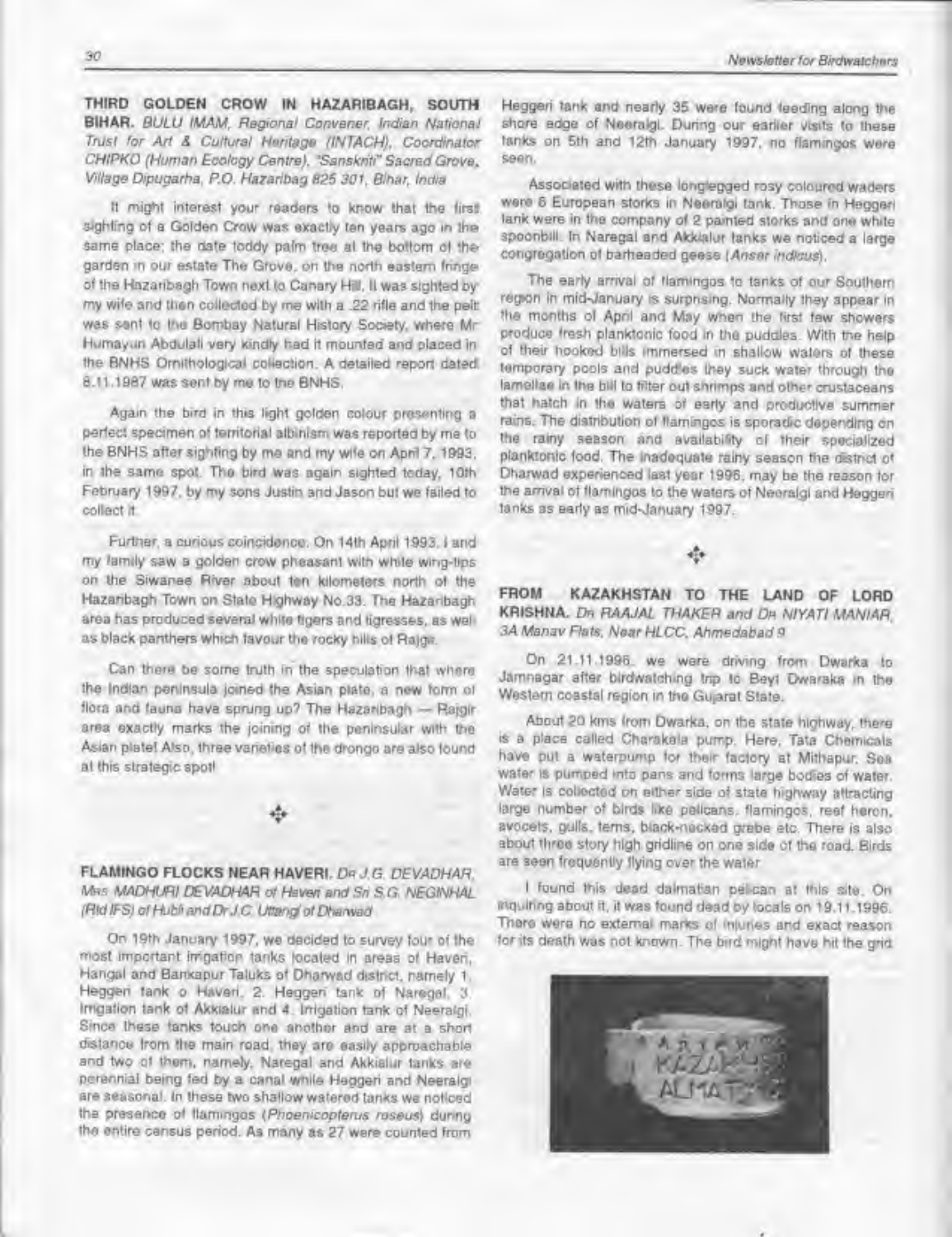

Dead dalmatian pelican win the ring (shown by arrow)

ine while crossing over. <sup>I</sup> also found one dead brown headed gull and injured juvenile flamingo (It could not be saved despite treatment).

The aluminium ring had following inscription on it.

AJETANDOHJE KKK 0216  $HLMAY 22$ 

This bird was ringed at Kazakhstan and ended its journey in India - in the land of Lord Krishna.

THOU SPEAK'ST WELL OF FOOLS. AAMIR ALI. 14 ch de la Tourelle, iZ09 Geneva. Switzerland

I read with admiration the letters of V. Santharam. Rahul Purandare and Krys Kazmiercsak about Improving the Newsletter, checking the information provided by your contributors, and generally making the articles fit for being. "cried as references even in scientific journals'.

Bui my admiration was tempered with some alarm. <sup>I</sup> have been a reader of the Newsletter since it began and have watched how its scientific standards have mounted to levels which would have been inconceivable even a decade ago. On my regular visits to India, <sup>I</sup> have also been astonished at the rapid growth of the interest in bird-watching and in the knowledge and appreciation of birds.

Your Newsletter has been an important stimulus in all this. <sup>I</sup> would be sorry If it became so serious and scientific a journal that it alienated bumbling amateurs like myself, who get tremendous joy out of bird-watching, sometimes get our identifications wrong, lump to wrong conclusions, welcome criticism and correction but know that we will never reach the standards justifiably demanded by scientific journals.

Could we not achieve a compromise? Have the serious and scientific articles together in one Section of the Newsletter, and have the casual<br>bird-watcher's outpourings, which bird-watcher's outpourings, which occasionally do no more than encourage the enthusiasm of other amateurs, in a separate Section. Scientists would know that these are not the stuff that should be quoted without checking. If the editor is in a position to make corrections, he would, of course,

do this. Would it be terribly difficult to tell <sup>a</sup> serious, scholarly <sup>a</sup> rticle Irom one that is written merely because one wants to share the pleasure of one's experience — experience that may be emotional rather than scientific? <sup>I</sup> am sure the would not be as easy as <sup>I</sup> make it sound, but it may not be impossible.

### AN OWL IN AGRAM

Last evening (10-3-97) I had a delightful walk in the Agram grounds. There was <sup>a</sup> fairly strong breeze, but not strong enough to dissuade birds from coming out into the open. My favourite, the black-winged kite was on the wing. <sup>I</sup> must have seen it hovering over various spots a dozen times between 4.30 to <sup>6</sup> p.m. but not once was It able to procure <sup>a</sup> meal. It must be tiring for the bird to hover for such long periods and remain unrewarded at the end.

There were a large number of black and ashy drongos in the fields where the grass had been cut and burnt in the usual controlled manner. There were hardly any birds on the ground except for mynas but I got an exceptionally good view of <sup>a</sup> lemale pled bush chat. The sun was behind me at 5p.m. and the bird swaying on the branch of a shrub, quite volently when there was <sup>a</sup> gust of wind. It is remarkable how firmly passerines can cling to branches with their front and hind toe locked on the perch. The colours of the female are mosl appealing, brown with very well defined white stripes, sober and no vulger show about them.

There were swallows. Brahminy kites and pariah kites m the sky and in me tar distance over the Belundur tank <sup>a</sup> doud of while egrets moved back and forth.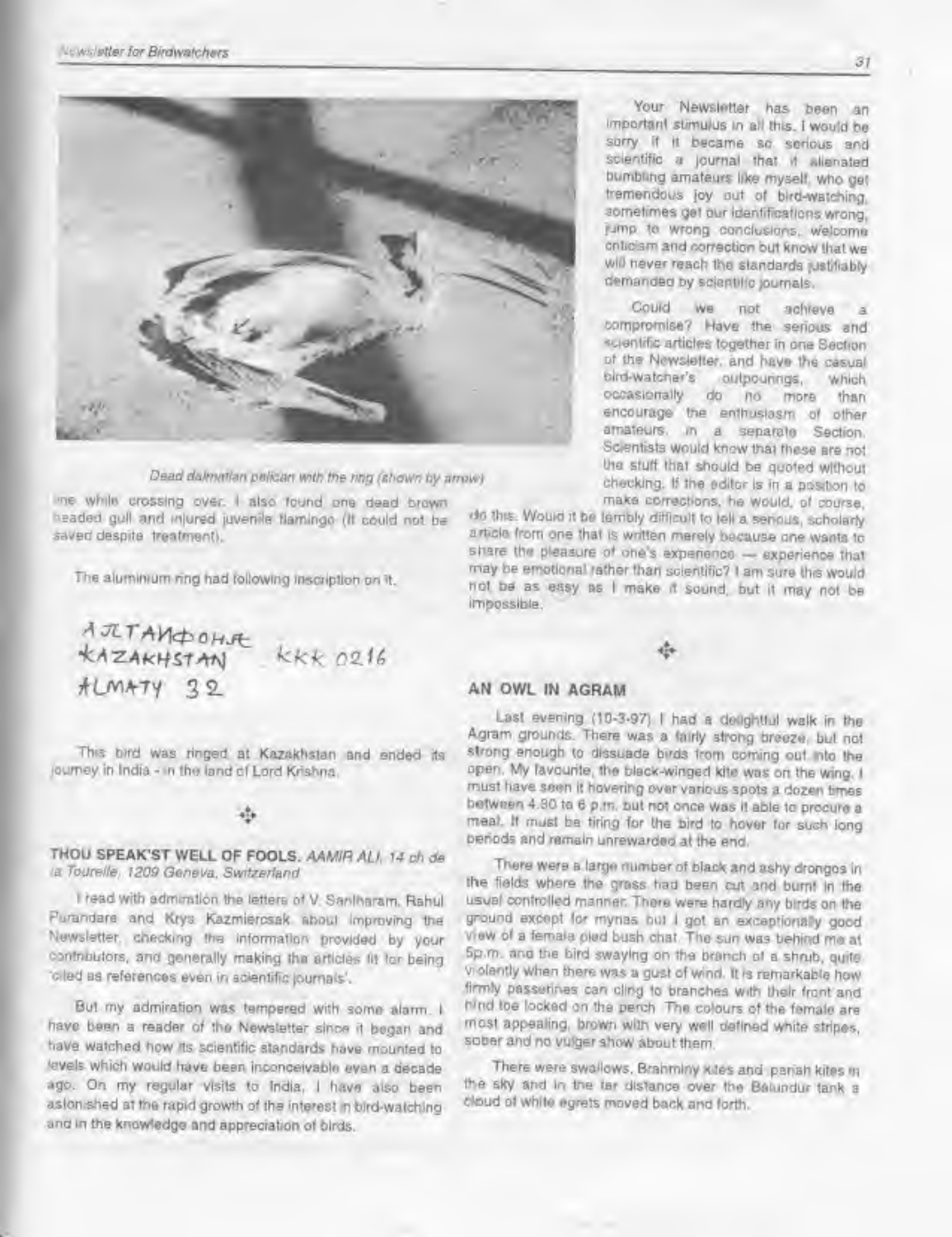When I started for home the sun was in my eyes, but on an ancient Banyan <sup>I</sup> saw <sup>a</sup> group ot crows attempting in their usual way to disturb an object on the branch. <sup>I</sup> realised that it was a largish owl that the crows were attempting to harry. Two crows, one on each side were within 6 inches of the owl, bul Ihey dare not come any doser. And the owl looked absolutely at peace, certain that its reputation was enough to keep the attackers from engaging in physical combat.

<sup>I</sup> circled the tree cautiously and came right below the branch where the owl was perched. It peered at me intently, and craned its neck in my direction, but gave no indication of being upset at being observed. It had a round tace. but no white facial disk, ft had no ear tufts. The tail was almost non-existent, but such as there was. had a slight bifurcation. Its colour, overall, seemed to be grey-brown. <sup>I</sup> think it was the mottled wood owl (Strix ocellata).

Zf.

#### ANNOUNCEMENTS

### EXPERIENCED BIRDWATCHERS REQUIRED 1997 Autumn Migration Survey, Israel

During the Autumn, over a period of 45 days, some 806.000 migrating birds were counted passing over Israel. It included 580,000 raptors ot 30 different species, 250.000 white storks and 36.000 white pelicans.

We would like to invite you to join an international team of birdwatchers and be a part ol the annual Raptor, Stork and Pelican Migration Survey. The survey will take place at the northern valleys of Israel. During that time, you will experience the busiest migration route on the western Paleartic.

Minimum participation period will be <sup>4</sup> weeks. We will provide lodging and food during the survey. The cost of travel to and from Israel will be covered by the participant.

If you are an experienced birdwatcher, capable and willing to watch migration tor a minimum of 10 hours a day. please contact us as soon as possible, enclosing details of your previous experience and c.v.

#### Dan Alton

Director of Israel Ornithological Center 155 Herzel St. Tel-Aviv 68101 Israel Tel : 00-972-3-682-6802 Fax : 00-972-3-518-2644 e-mail : toc@netvision.net.il



### ORIENTAL BIRD CLUB SMALL GRANTS

Small grants ol upto \$500/- are ottered for conservation work and conservation awareness projects. Strong preference will be given lo Oriental nationals, and grants may be awarded to fund Orienlal nationals working with people from outside the region.

Applications will be considered at any rime during the year. You should apply a lew months ahead ol your study to allow time tor your proposal lo be considered.

(For further information on these awards, application forms or for help in developing a project, please write to Metanie Heath, the Conservation Officer. OBC. C/o The Lodge, Sandy, Beds SG19 2DL, UK)

### POCKET GUIDE TO COMMON BIRDS OF SOUTH GUJARAT

The Nature Club, Surat, has published a small pocket book with colour illustrations of 34 common birds found around South Gujarat. Each bird is described briefly in local language Gu)arati, as well as in English.

The aim Is lo make children and others identity the birds they see around them.

These books are sold at Rs 15/- in Schools. Colleges, Clubs and through Book Shops.

Interested readers should write to Snehal Patel. Nature Club. <sup>81</sup> Sarjan Society. Sural 395 007, Gujarat lor a complimentary copy.

#### ÷

Editor : ZAFAR FUTEHALLY, No. 2205, OakWood Apartments. Jakkasandra Layout, Koramangala 3rd Block, 8th Main. Bangalora 560 034. Printed and Published Bi-monthly by S. Sridhar at Navbharath Enterprisos, Seshadripuram. Bangalom 560 020. For Private Circulation Only. T«i : 3364142 Fax : 3364682 E-Mail - < sndhar navbral@axcess.nat.in> Covar ( Ringed Isal (Callonetta feucophays). Occurs in Bolivia and South Brazil to North Argentine and Uru guay. In the face of confinition lass of habitat and huming pressure many species of leas are declining in numbers

Photo S. Sridhar, www.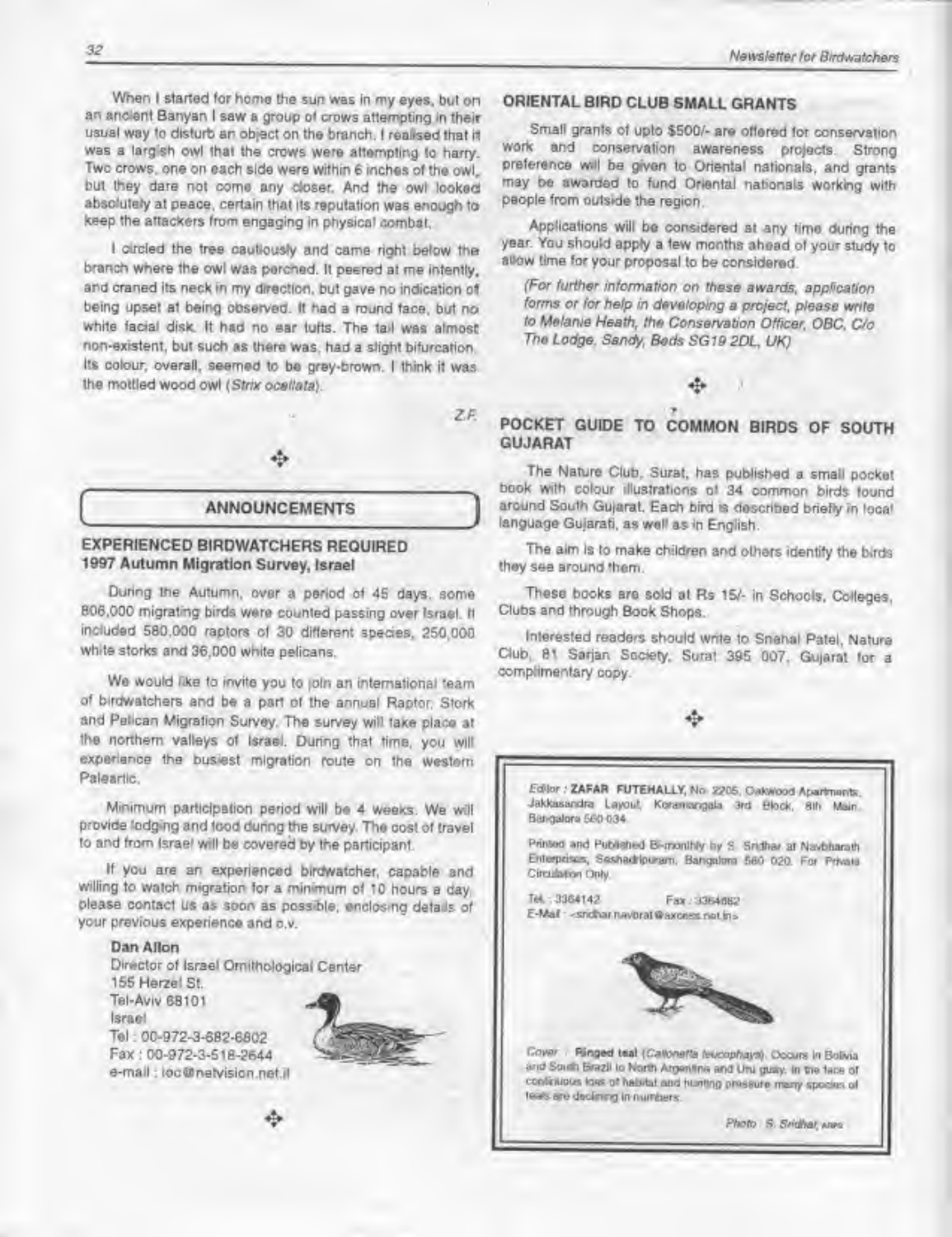

There is no purer definition of birdsong than the skylark's (above left). The grey purtridge (above right) is most often seen in a convoy, and the tree sparrow (right) is more graceful than the common sparrow

# Tree sparrows under threat

#### Martin Walnwrigh!

RITAIN'S humblest song- $\Box$  bird, along with other once-common birds, is facing devastation from agro-chemlcals, according to a new report.

A survey commissioned by six countryside groups, including the Royal Society for the Protection of Birds, has found the tree sparrow to be uncomfortably close to facing the Last Tweet. Numbers of the small chestnut bird collapsed by 89 pet ceni between <sup>1</sup> 969 and 1994. according to the British Trust for Ornithology. The grey partridge is down by 82 per cent and the skylark by 58 per cent.

The decline in birds whose abundance has never beforebeen questioned triggered the inquiry by the Government's joint nature conservation committee, which will publish the findings later this month. Ornithologists contributing to the document blame the use of insecticides and weedkiller sprays for destroying the food

chain upon which the birds depend.

Insecticide dosing of farmland rose from 5 per cen<sup>i</sup> of crop in 1970 to 90 per cent in 1990. In the same period herbicide use rose from an average 1.3 sprayings ofa field annually lo 2.5.

These birds are still spread over wide areas but are becoming thin on the ground," said RSPB researcher Andy Evans, who helped to draw up the report. He and colleagues from English Nature, the Game Conservancy and the KSt'B also blame the decline on the loss of hedges — ideal for shelter and nesting - and a shift from spring to autumn tilling, which leaves less cover In winter.

Recommendations to the conservation committee include a return to spring tilling, and in arable Incentive scheme of enhanced grants lo allinv tangled retreats for vulnerable species to be left alone.

Global warming was being. blamed last week for the devas 'ation of another of the world's



most plentiful bird species, the sooty shearwater, which regularly flies to Ireland and Britain from habitats in California, South America and Australia. US scientists say that warmer seas have reduced the plankton that forms its staple diet.

The findings suggest thai 4 million shearwaters vanished between 1987 and 1994. Dick Viet of Washington state university said: "This may be the first real evidence for a mafor natural change as a result of global warning."